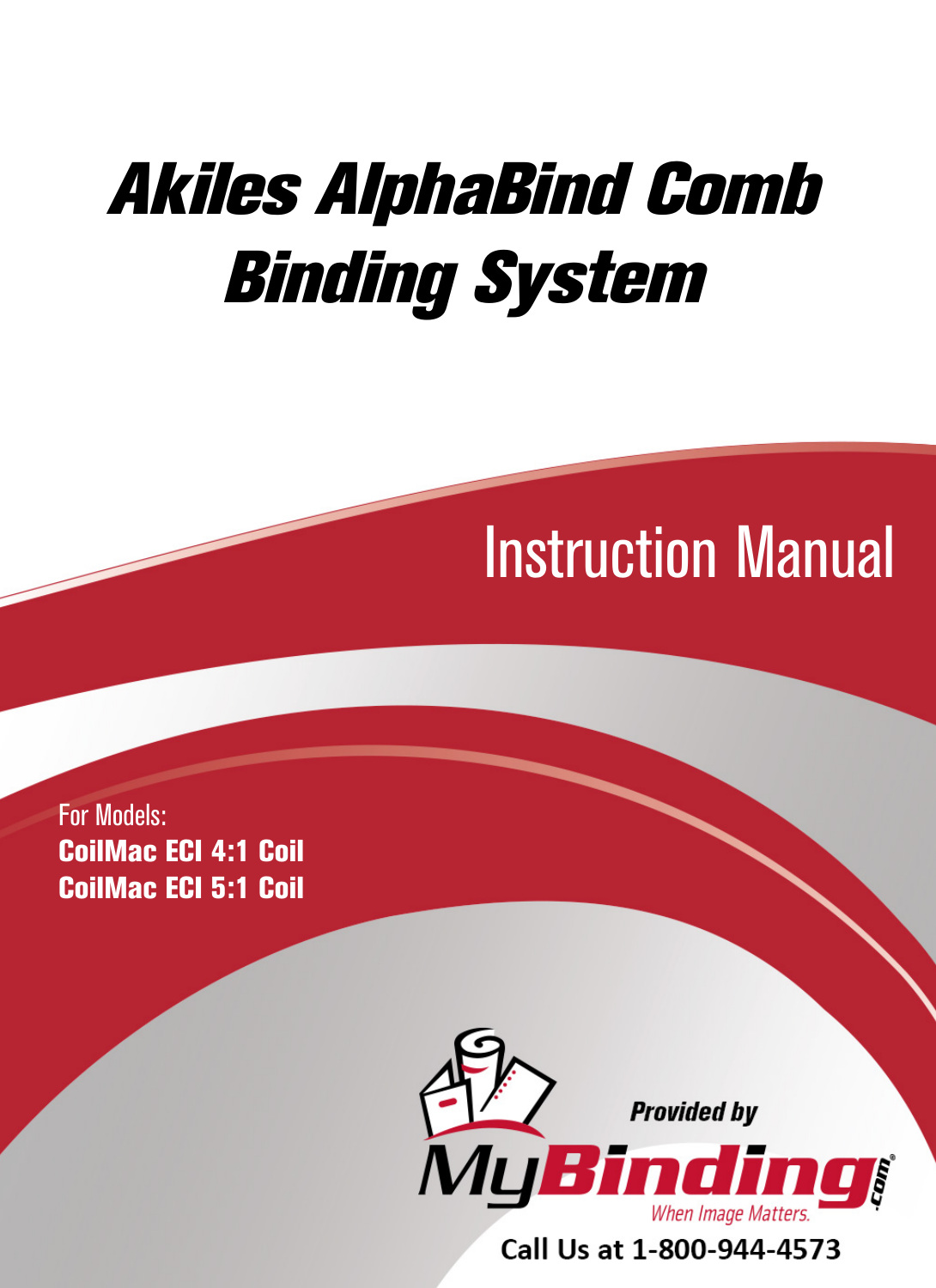Swingline





LM12-30 LSM09-30

Document Shredders **Déchiqueteuses** Destructoras de documentos

Instruction Manual Manuel d'utilisation Manual de instrucciones



To register this product go to www.swingline.com Pour enregistrer ce produit, allez sur www.swingline.com Para registrar este producto visite www.swingline.com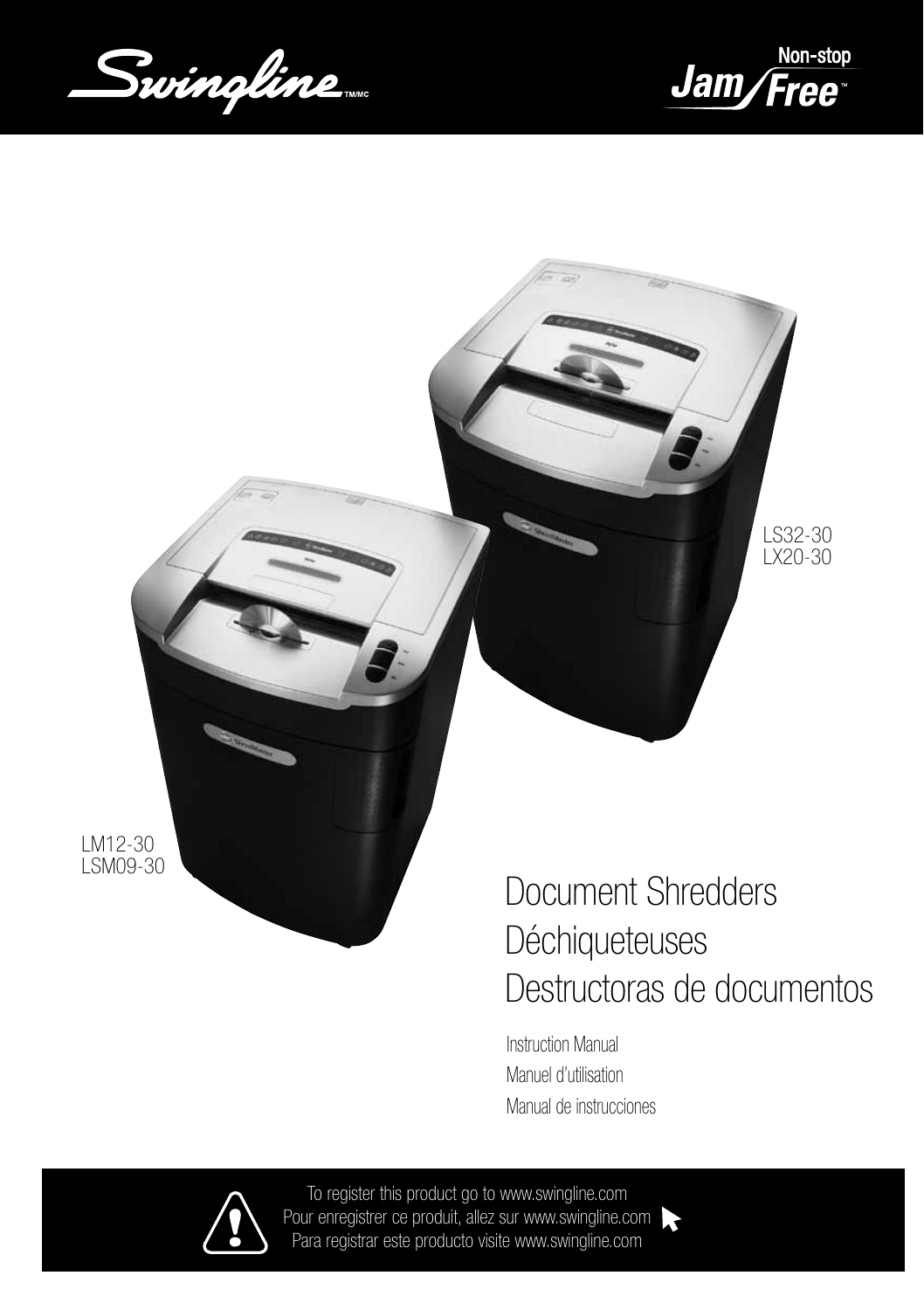| <b>Specifications</b>       |                      |                      |
|-----------------------------|----------------------|----------------------|
| <b>Models</b>               | LS32-30              | LX20-30              |
| <b>Sheet Capacity -</b>     | 28-32 sheets         | 20 sheets            |
| Duty Cycle -                | Continuous operation | Continuous operation |
| Volts / Hz                  | 120V AC / 60Hz       | 120V AC / 60Hz       |
| Amperage                    | 11.0A                | 10.0A                |
| <b>CDs and Credit Cards</b> | Yes                  | Yes                  |
|                             |                      |                      |
| <b>Models</b>               | LM12-30              | <b>LSM09-30</b>      |
| <b>Sheet Capacity -</b>     | 11 sheets            | 9 sheets             |
| Duty Cycle -                | Continuous operation | Continuous operation |
| Volts / Hz                  | 120V AC / 60Hz       | 120V AC / 60Hz       |
| Amperage                    | 10.0A                | 8.0A                 |
| <b>CDs and Credit Cards</b> |                      |                      |

English………………p.3-8



IMPORTANT: ONLY INSERT ONE CD OR ONE CREDIT CARD AT A TIME. Sheet capacity may vary with voltage.

| Spécifications :       |                      |                      |  |  |  |  |  |
|------------------------|----------------------|----------------------|--|--|--|--|--|
| <b>Modèles</b>         | LS32-30              | LX20-30              |  |  |  |  |  |
| Capacité de coupe -    | 28-32 feuilles       | 20 feuilles          |  |  |  |  |  |
| Cycle d'utilisation -  | Utilisation continue | Utilisation continue |  |  |  |  |  |
| Volts / Hz             | 120 V CA / 60 Hz     | 120 V CA / 60 Hz     |  |  |  |  |  |
| Intensité de courant   | 11,0 A               | 10.0A                |  |  |  |  |  |
| CD et cartes de crédit | Oui                  | Oui                  |  |  |  |  |  |
|                        |                      |                      |  |  |  |  |  |
|                        |                      |                      |  |  |  |  |  |
| <b>Modèles</b>         | LM12-30              | <b>LSM09-30</b>      |  |  |  |  |  |
| Capacité de coupe -    | 11 feuilles          | 9 feuilles           |  |  |  |  |  |
| Cycle d'utilisation -  | Utilisation continue | Utilisation continue |  |  |  |  |  |
| Volts / Hz             | 120 V CA / 60 Hz     | 120 V CA / 60 Hz     |  |  |  |  |  |
| Intensité de courant   | 10,0A                | 8,0A                 |  |  |  |  |  |
| CD et cartes de crédit | Oui                  | Oui                  |  |  |  |  |  |



IMPORTANT : INSÉREZ SEULEMENT UN CD OU UNE CARTE DE CRÉDIT À LA FOIS. Feuilles mai varient en fonction de la tension.

| Especificaciones         |                    |                    |  |  |  |  |  |
|--------------------------|--------------------|--------------------|--|--|--|--|--|
| <b>Modelos</b>           | LS32-30            | LX20-30            |  |  |  |  |  |
| Capacidad de hojas -     | 28-32 hojas        | 20 hojas           |  |  |  |  |  |
| Ciclo de trabajo -       | Operación continua | Operación continua |  |  |  |  |  |
| <b>Voltios / Hz</b>      | 120 V CA / 60Hz    | 120 V CA / 60Hz    |  |  |  |  |  |
| <b>Consumo</b>           | 11.0A              | 10.0A              |  |  |  |  |  |
| Tarjetas de crédito y CD | Sí                 | Sí                 |  |  |  |  |  |
|                          |                    |                    |  |  |  |  |  |
| <b>Modelos</b>           | LM12-30            | <b>LSM09-30</b>    |  |  |  |  |  |
| Capacidad de hojas -     | 11 hojas           | 9 hojas            |  |  |  |  |  |
| Ciclo de trabajo -       | Operación continua | Operación continua |  |  |  |  |  |
| <b>Voltios / Hz</b>      | 120 V CA / 60Hz    | 120 V CA / 60Hz    |  |  |  |  |  |
| <b>Consumo</b>           | 10.0A              | 8.0A               |  |  |  |  |  |
| Tarjetas de crédito y CD | Sí                 | Sí                 |  |  |  |  |  |



IMPORTANTE: INSERTE SÓLO UN CD O TARJETA DE CRÉDITO POR VEZ. Hojas de capacidad puede variar con el voltaje.

Français………………p.9-14

Español………………p.15-20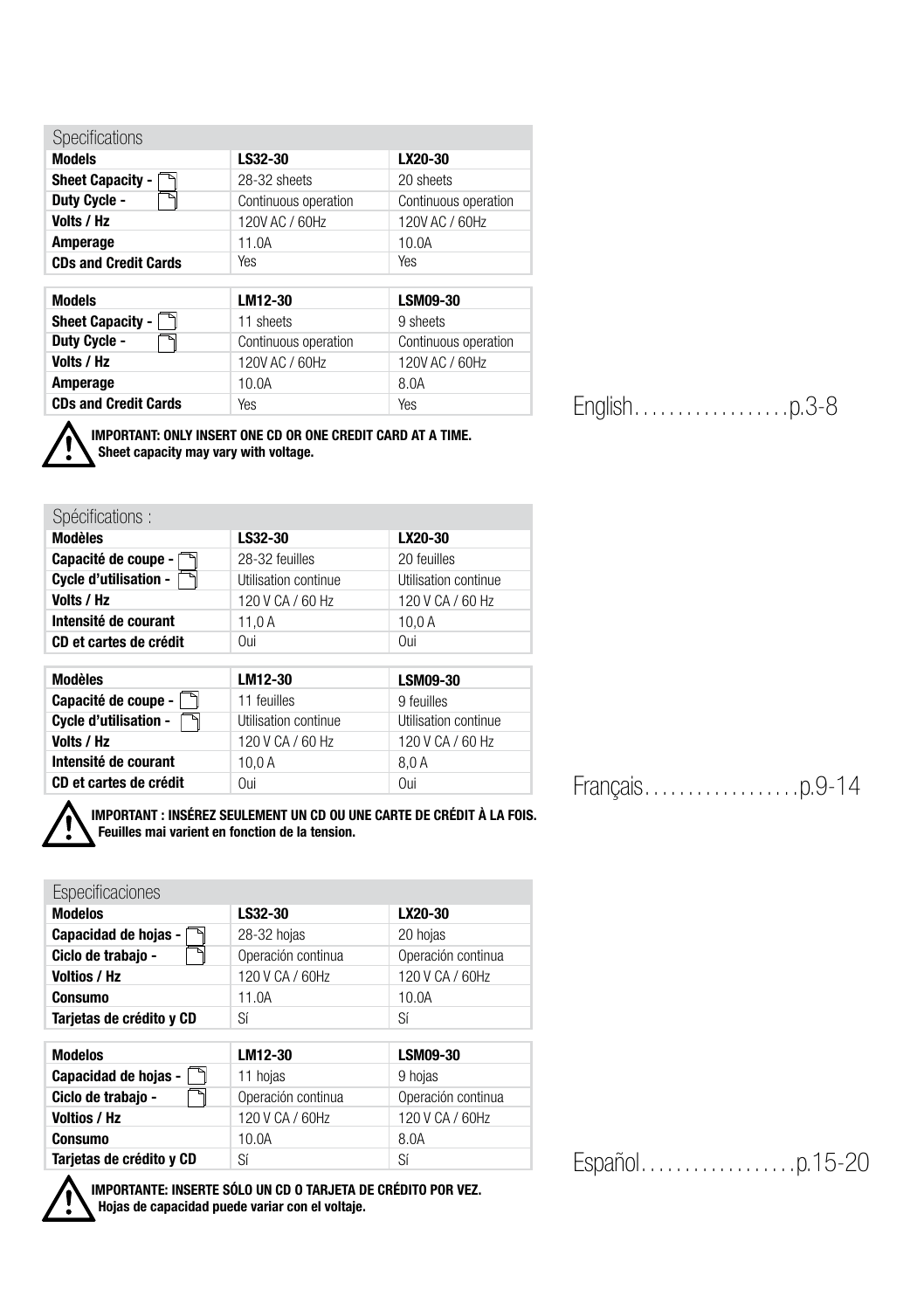



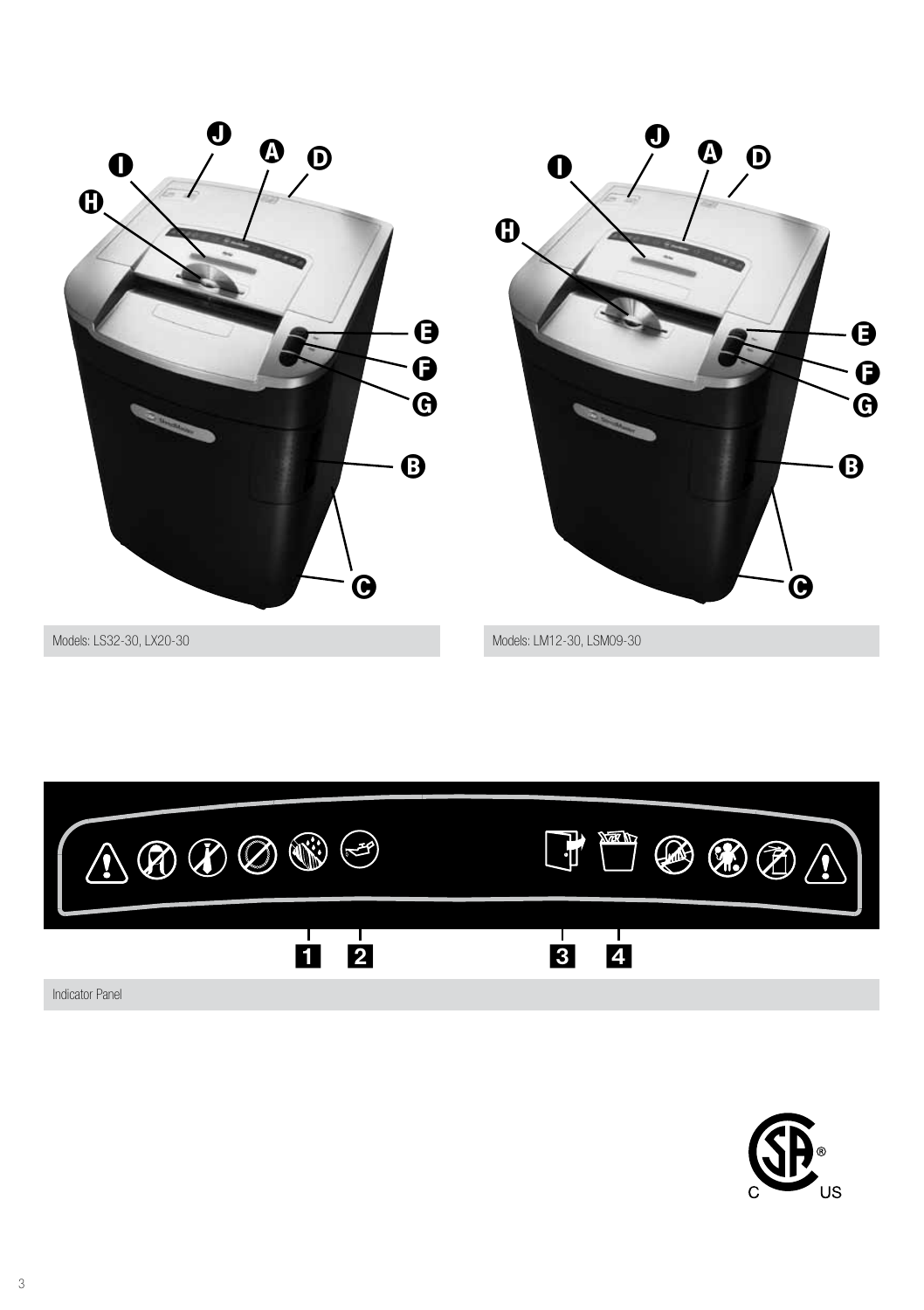| Lights and Icons Explained |                           |       |       |                 | <b>Indicator Panel</b>        |           |                    |
|----------------------------|---------------------------|-------|-------|-----------------|-------------------------------|-----------|--------------------|
|                            | Jam/Free<br>$s e r + e s$ |       |       | <u>and a</u>    | ֡֡֟֟֟֟֟֟֟֟֟֟֟֟֟֟֟׀֬<br>׀֪֬֘֘֠ |           |                    |
|                            | <b>Anti-Jam Indicator</b> |       | Auto  | <b>Bin Full</b> | Door Open                     | Oil Level | <b>Oiling/Auto</b> |
| <b>Color of LED</b>        | <b>Red</b>                | Green | Blue  | Red             | Red                           | Red       | Green              |
| Power On/Off Switch        |                           |       |       |                 |                               |           |                    |
| Auto Mode $\binom{n}{k}$   |                           | light | light |                 |                               |           |                    |
| Forward Mode XX            |                           | light | light |                 |                               |           |                    |
| Reverse Mode K             | light                     |       | light |                 |                               |           |                    |
| Jam-free Technology        | light                     |       | light |                 |                               |           |                    |
| <b>Bin Full</b>            | light                     |       | light | light           |                               |           |                    |
| Door/Bin Open              | light                     |       | light |                 | light                         |           |                    |
| Self Cleaning of Cutters   | light                     |       | light |                 |                               |           |                    |
| Sleep Mode                 |                           |       |       |                 |                               |           |                    |
| Auto Oiling in Operation   |                           |       | light |                 |                               |           | light              |
| Oil Level Indicator        |                           |       | light |                 |                               | light     |                    |

## Introduction

Thank you for choosing this shredder from ACCO. We are sure it will serve you well, but please take a little time to study these instructions to ensure you get the best out of your machine.

- **A** Indicator Panel
- **B** Door for Bin
- **O** Wheels
- **D** Power On/Off Button
- **B** Reverse Button
- **O** Auto Button
- **G** Forward Button
- **O** CD Slot
- **O** Anti-jam Indicator
- **O** Oil Reservoir Cap
- 1 Oiling in Operation 2 Oil Level
- **3** Door Open
- 4 Bin Full

#### Safety First

Shredders are safe to use as long as you take a few safety precautions.

- Ensure the machine is plugged into an easily accessible power outlet, and ensure the cable is not likely to trip up a passer by.
- Any attempt to repair this unit by unqualified personnel will invalidate the warranty. Please return to supplier.
- Unplug your shredder before moving it or when it is not in use for an extended period of time.
- Do not operate with a damaged power supply cord or plug, after it malfunctions, or after it has been damaged in any manner.
- Do not overload electrical outlets beyond capacity as this can result in fire or electrical shock.
- The socket-outlet should be installed near the equipment and should be easily accessible.
- Do not alter the attachment plug. The plug is configured for the appropriate electrical supply.
- Do not use near water.
- Do not use aerosol dusters or cleaners.
- Do not spray anything into the shredder.
- Although this shredder has been designed to be child safe, it is not advised to operate the machine near children and pets.

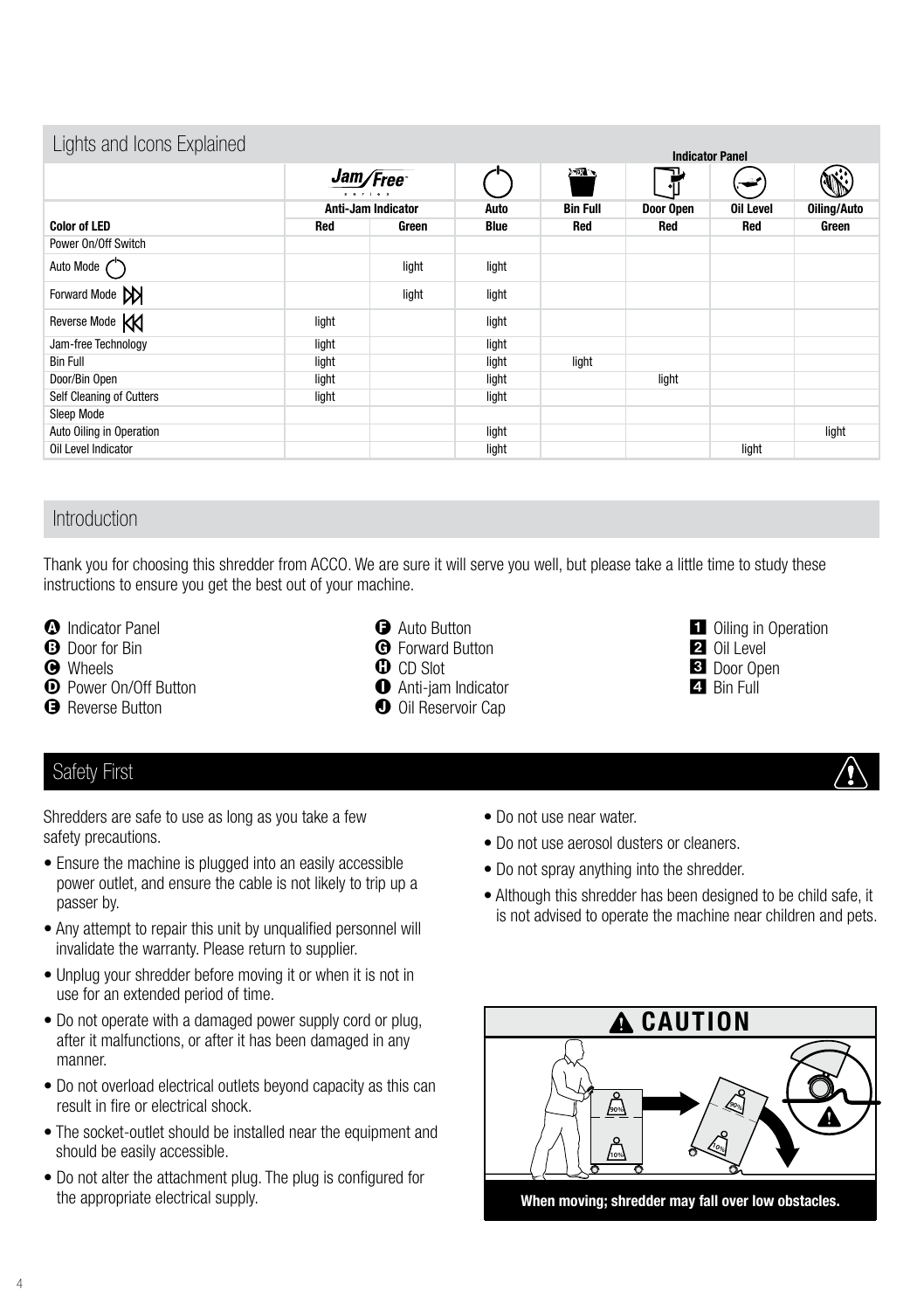

# Door Open Protection

If the door is opened during shredding, as a precaution the shredder will instantly stop, and the door open symbol on the indicator panel will flash red. To turn back to auto mode simply press the auto button again  $(\bigodot)$ .

# Non-Stop Jam Free Anti-Jam Technology

Swingline Shredders will only shred stacks of paper that are within the shredders sheet capacity. For example, a shredder with a capacity of 22 sheets will not allow the shredding of more sheets than this.

Sensors in the paper feed area measure the thickness of paper about to be shredded. The ability to shred or not is communicated through red and green lighting. Green means that the stack of paper is within the shredders sheet capacity and OK to shred. Red means that you have too much paper, remove some sheets in order to shred.

Given that you are unable to shred more sheets of paper than the shredder is capable of shredding, paper jams are prevented.

This prevents time wasted through reversing paper and unblocking jams not to mention the mess it can create.

## Rare Occasions of Jamming

In the unlikely event of the shredder jamming, use the reverse function to unblock the shredder.

Alternating between the reverse and forward functions will help unblock the feed area.

# Initial Setup of SelfOil™

The shredder is designed to automatically lubricate the cutting mechanism as required to ensure the product continues to work to its maximum performance and to extend the product life. Before turning on the machine for the first time, please open the oil reservoir cap on the head of the shredder  $(\bigodot)$ and pour in the 60ml bottle of oil provided as standard. This is sufficient to allow the shredder to start for the first time and to operate continuously for approximately one hour of shredding before the reservoir will need refilling. Press and hold down the Auto button  $\Theta$  for 5 seconds to start the pump and prime the system. This operation is only required the very first time the shredder is used. When the 'Oil Refill' indicator is illuminated  $\infty$ , flip up the oil reservoir cap ( $\bullet$ ) and refill the oil reservoir using a bottle of standard Swingline oil (1760049). The automatic oiling operation  $\mathbb{R}$  lasts approximately 2 seconds and you will hear the distribution pump during this time. Autooiling operates after 15 minutes of shredding.

# CAUTION

We only recommend the use of Swingline shredder lubricant to maintain optimum performance and safety. ACCO accepts no liability for product performance or safety if anything other than Swingline branded shredder lubricant is used (Order Code 1760049).

#### WARNING

Do not use flammable oil.

Only Swingline part number 1760049 is recommended.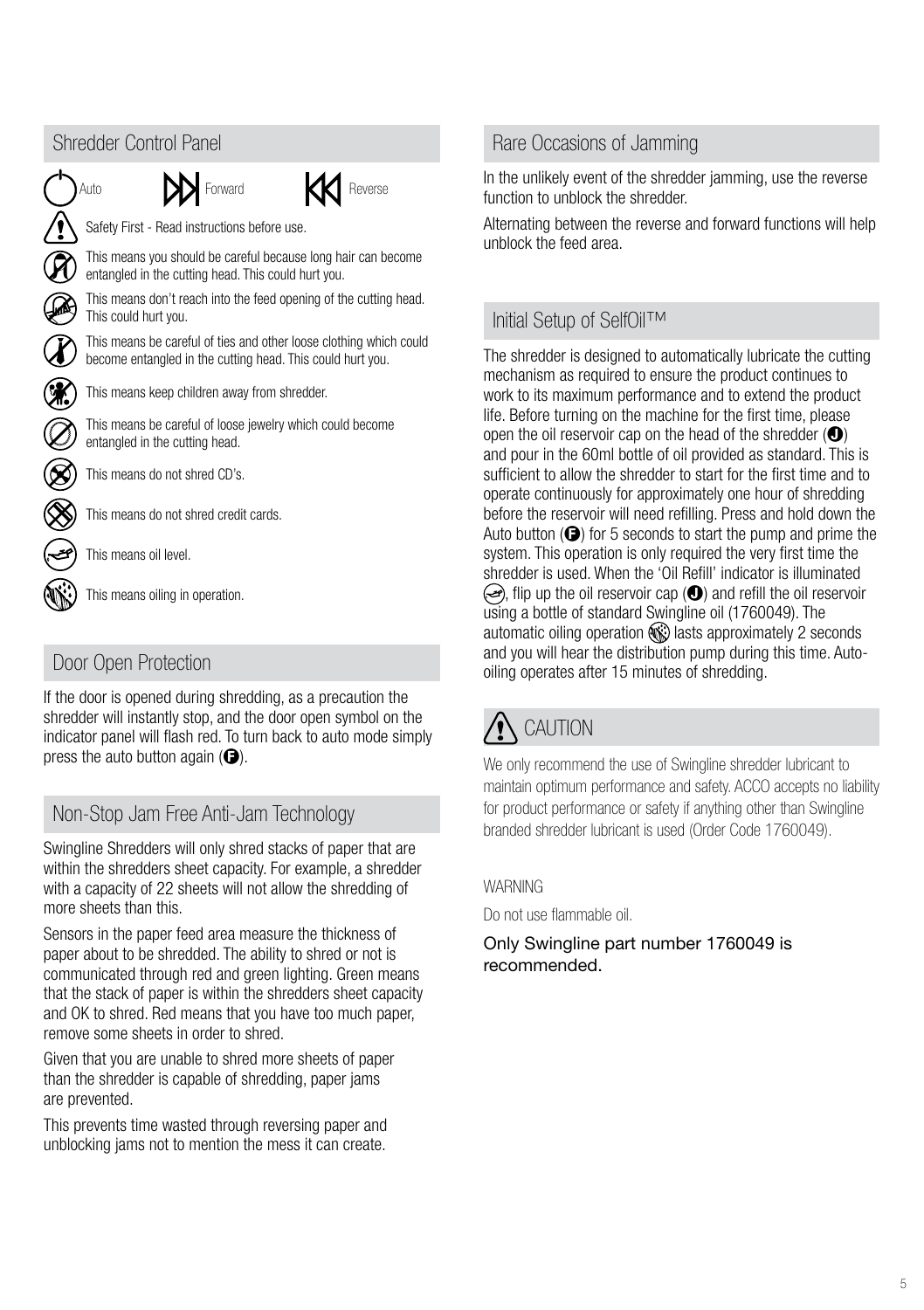#### **Operation**

- LS32-30 & LX20-30 only. After unpacking the product, pull out the shredder bag frame and remove the CD shard tray, which sits on top of the bag frame. Store this tray on the bag frame as shown and use when you shred CD's or credit cards to separate waste for recycling. On the LM12-30 and LSM09-30 high security models, the CD tray can be left permanently in position in the shredder.
- Flip up the oil cap and fill up the reservoir using the 60ml bottle of oil provided\*. Close the cap.
- Connect shredder to mains supply.
- Check that the on/off switch at the back of the machine is switched to the 'ON' position.
- Press and hold down the Auto button  $\Theta$  for 5 seconds to start the pump and prime the system. Only required when the product is used for the first time.
- To commence shredding, press the auto feed button. This sets the shredder into auto mode.
- Insert paper to be shredded into the feed area. The shredder will detect the paper and start automatically.
- If the shredder is left in auto mode for more than 2 minutes without being used, the shredder will automatically turn back to standby mode in order to save power.
- The shredder will automatically 'wake up' from sleep mode when paper is inserted into the shredder mouth. There is no need to press the Auto button  $(\bigodot)$ .

\* Replacement oil bottle No. 1760049

#### CD and Credit Card Shredding

• A separate CD tray is provided to collect the shredded CD shards. On the LS32-30 and LX20-30, ensure that this is correctly mounted onto the standard shredder bag frame before shredding CD's or credit cards. The LM12-30 & LSM09-30 models are supplied with a separate CD bin, which fits on the front of the bag frame. CD and credit card shards should be disposed of separately from paper.

## LS32-30/LX20-30 LM12-30/LSM09-30



- Always shred CD's and credit cards through the safety guard slot  $(\bigcirc$ . Only shred 1 credit card or 1 CD at a time.
- Empty the CD tray or CD bin after 8 credit cards or CD's to avoid waste spilling over into the paper waste bin.

LS32-30 & LX20-30 only. Remove the CD tray before starting to shred paper again and store on the bag frame.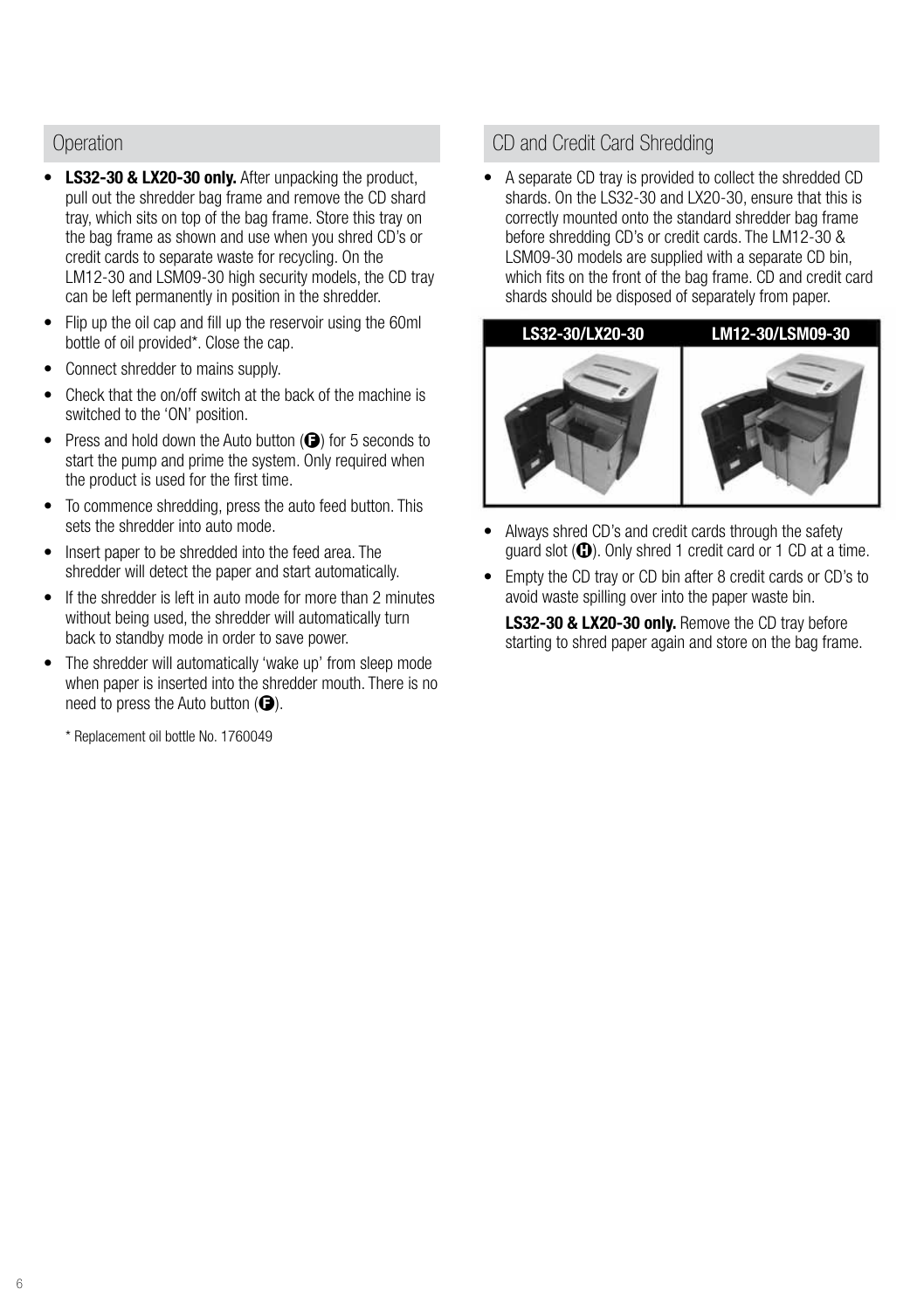#### Bin Full

When the bin is full the shredder will not function and the bin full symbol will illuminate red.

When this happens you must empty the bin.

• Open the door and slide out the shredder bag support frame. Carefully remove the shredder bag from the frame.

Once the shredder bag has been disposed of and replaced, close the door and press the auto button to resume shredding.

Note: LX20-30, LM12-30, LSM09-30 Models - Once the shredder bag has been reinserted and/or cabinet door has been closed, the shredder will run in reverse for two seconds, stop for two seconds and then forward for two seconds to clear away any remaining paper from the cutter mechanism. This 'self-cleaning' mechanism is additional jam prevention technology from ACCO.

#### Shredder Accessories

Use Swingline shredder bags to recycle shredded paper (1765021) or plastic shredder bag (1765015). There are instructions on the paper shredder bag on how to fit it to the internal bag support frame. A complimentary oil bottle and shredder bag is included with the shredder.

#### Service

We recommend these machines are serviced every 6-12 months by an ACCO service engineer - see the back of this booklet for the contact details of your local service center.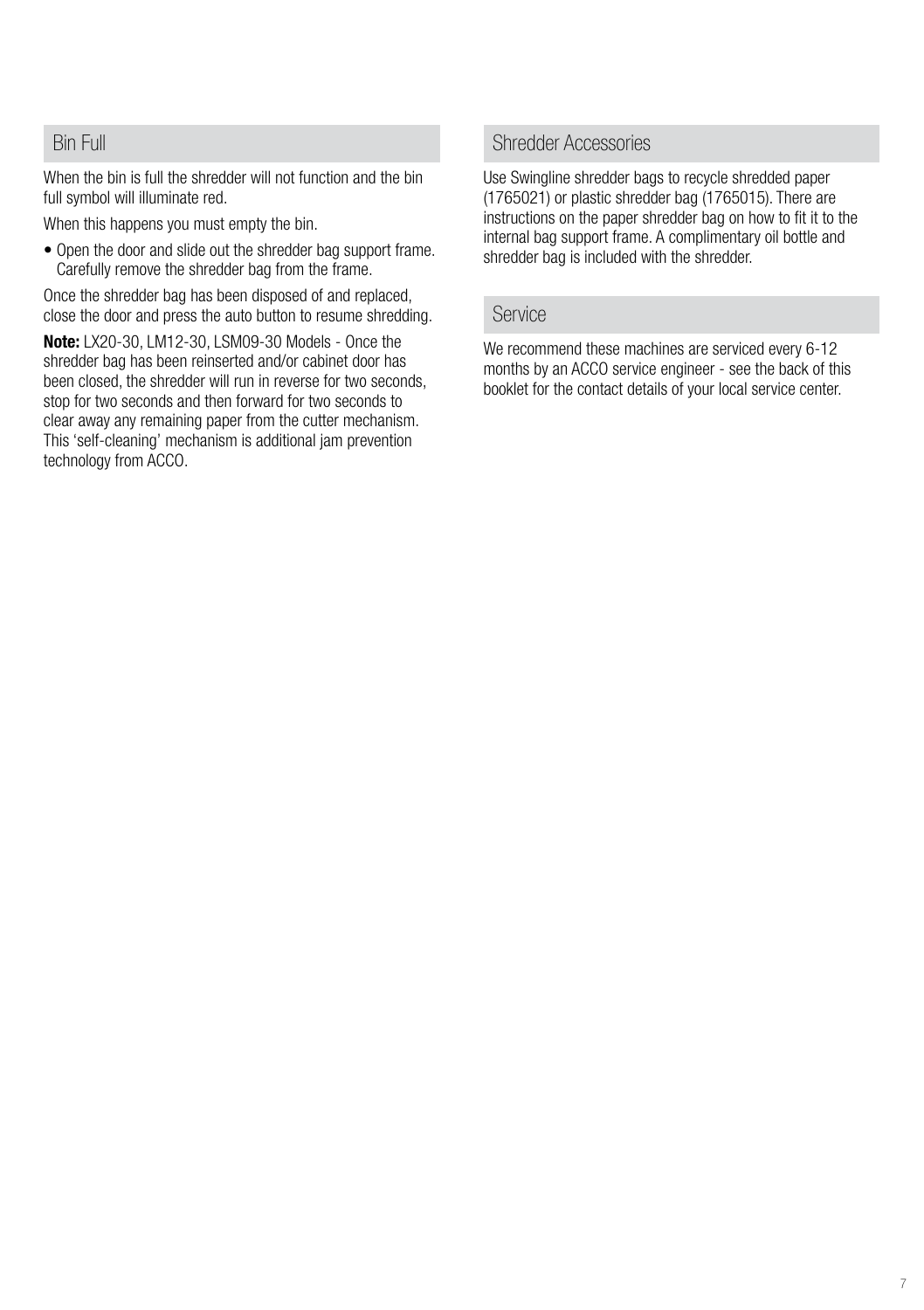# Limited Warranty:

LIMITED LIFETIME CUTTING BLADE WARRANTY AND LIMTED TWO YEAR WARRANTY FOR ALL OTHER PARTS

ACCO Brands, 300 Tower Parkway, Lincolnshire IL, 60069, ACCO Brands Canada Inc., 5 Precidio Court, Brampton, ON L6S-6B7, ACCO MEXICANA S.A. DE C.V Circuito de la Industria Norte No. 6 Parque Industria Lerma, Lerma Edo. de México C.P. 52000 México. (each, respectively, "ACCO Brands") warrants to the original purchaser that: (a) the cutting blades on LS32-30 & LX20-30 are free from defects in material and workmanship under normal use and service for as long as the original purchaser owns the product; and/ or that the cutting blades on LM12-30 and LSM09-30 are free from defects in material and workmanship under normal use and service for a period of one (1) year after the purchase. (b) all other parts of LS32-30, LX20-30, LM12-30, LSM09-30 are free from defects in material and workmanship under normal use and service for two (2) years.

ACCO Brands' obligation under this warranty is limited to replacement or repair, at ACCO Brands' option, of any warranted part found defective by ACCO Brands without charge for material or labor. Any replacement, at ACCO Brands' option, may be the same product or a substantially similar product that may contain remanufactured or refurbished parts. This warranty shall be void in the following circumstances:

(i) if the product has been misused,

(ii) if the product has been damaged by negligence or accident, or

(iii) if the product has been altered by anyone other than ACCO Brands or ACCO Brands' authorized agents.

For warranty execution, please call:

1-800-541-0094 in the USA 1-800-263-1063 in Canada 1-800-758-6825 in Mexico

Or go to www.swingline.com.

- TO THE EXTENT ALLOWED BY APPLICABLE LAW, THIS WARRANTY IS IN LIEU OF ALL OTHER EXPRESSED WARRANTIES. REPRESENTATIONS OR PROMI-SES INCONSISTENT WITH OR IN ADDITION TO THIS WARRANTY ARE UNAUTHORIZED AND SHALL NOT BE BINDING ON ACCO BRANDS. TO THE EXTENT PERMITTED BY APPLICABLE LAWS, ANY IMPLIED WARRANTIES (IF APPLICABLE) ARE LIMITED IN DURATION TO THE DURATION OF THIS WARRANTY. SOME STATES AND JURISDICTIONS DO NOT ALLOW LIMITATIONS ON HOW LONG AN IMPLIED WARRANTY LASTS, SO THE ABOVE LIMITATION MAY NOT APPLY TO YOU. TO THE EXTENT PERMITTED BY APPLICABLE LAW, IN NO EVENT SHALL ACCO BRANDS BE LIABLE FOR ANY SPECIAL, INCIDENTAL, PUNITIVE, EXEMPLARY, CONSEQUENTIAL OR SIMILAR DAMAGES, WHETHER OR NOT FORSEEABLE. SOME STATES AND JURISDICTIONS DO NOT ALLOW THE EXCLUSION OR LIMITATION OF SPECIAL, INCIDENTAL, PUNITIVE, EXEMLARY, CONSEQUENTIAL, OR SIMILAR DAMAGES, SO THE ABOVE EXCLUSION OR LIMITATION MAY NOT APPLY TO YOU.
- FOR CONSUMERS WHO HAVE THE BENEFIT OF CONSUMER PROTECTION LAWS OR REGULATIONS IN THEIR JURISDICTION OF PURCHASE OR, IF DIFFERENT, IN THEIR JURISDICTION OF RESIDENCE, THE BENEFITS CONFERRED BY THIS WARRANTY ARE IN ADDITION TO ALL RIGHTS AND REMEDIES CONVEYED BY SUCH CONSUMER PROTECTION LAWS AND REGULATIONS.
- To the extent permitted by law, this warranty is not transferable and will automatically terminate if the original product purchaser sells or otherwise disposes of the product.
- This warranty gives you specific legal rights. Other rights, which vary from jurisdiction to jurisdiction, may exist. In addition some jurisdictions do not allow (i) the exclusion of certain warranties, (ii) limitations on how long an implied warranty lasts and/or (iii) the exclusion or limitation of certain types of costs and/or damages, so the above limitations may not apply.

# IMPORTANT To quickly and easily confirm your warranty, register your new shredder at www.swingline.com

Fill in this information for your own machine record.

Purchased from

Model

Assembly No. 6. The Serial No. Serial No.

Please indicate your model and serial number for prompt and accurate service when calling or writing for information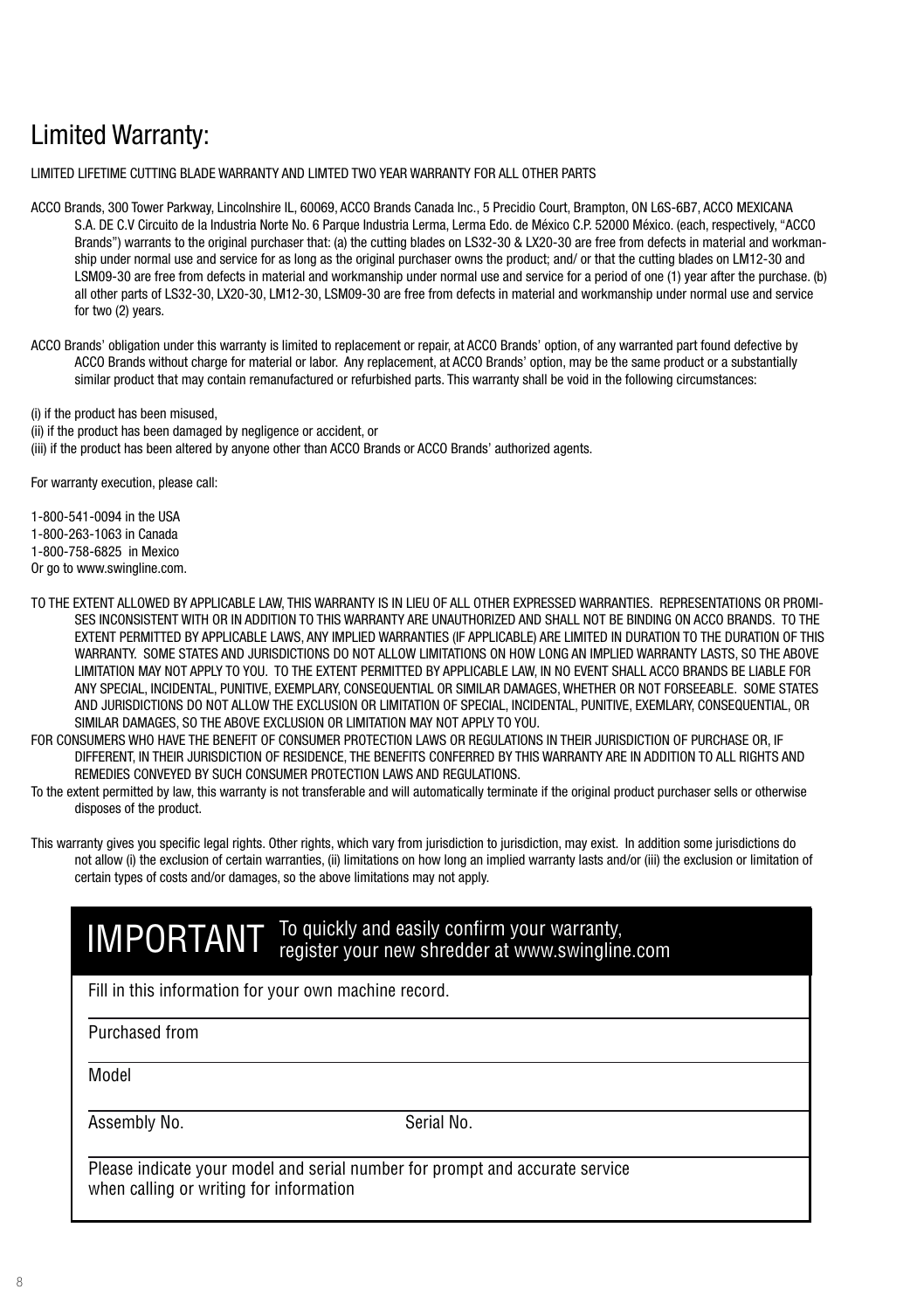



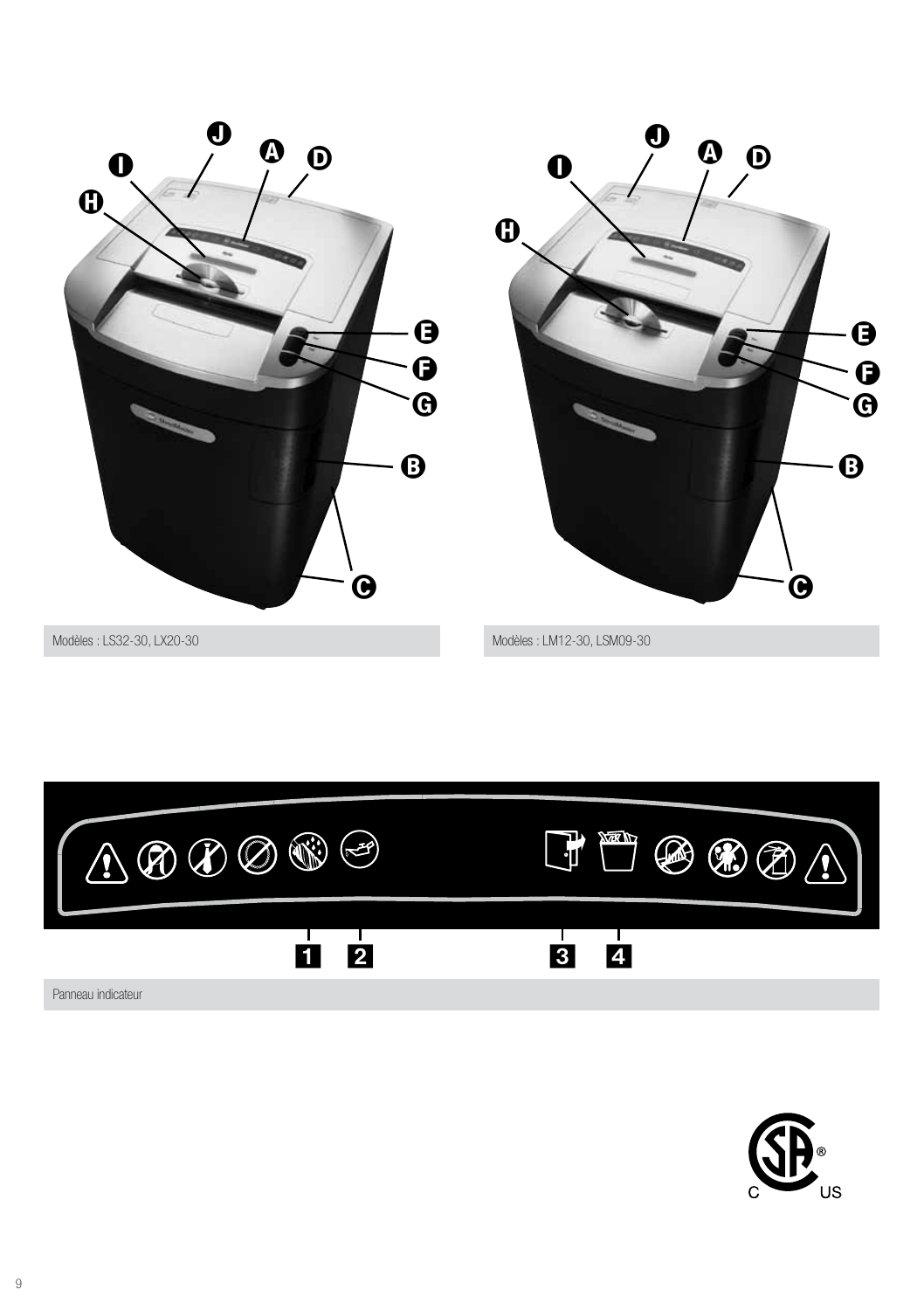| Explication des voyants et icônes  |          |                      |             |                         |               |                    |                           |
|------------------------------------|----------|----------------------|-------------|-------------------------|---------------|--------------------|---------------------------|
|                                    |          |                      |             |                         |               | Panneau indicateur |                           |
|                                    | Jam/Free |                      |             | े<br>ज                  | ๚็            |                    |                           |
|                                    |          | Voyant anti-bourrage | Auto        | <b>Corbeille pleine</b> | Porte ouverte | Niveau d'huile     | <b>Lubrification/Auto</b> |
| <b>Couleur du voyant DEL</b>       | Rouge    | Vert                 | <b>Bleu</b> | Rouge                   | Rouge         | Rouge              | Vert                      |
| Touche d'alimentation Marche/Arrêt |          |                      |             |                         |               |                    |                           |
| Mode automatique                   |          | allumé               | allumé      |                         |               |                    |                           |
| MК<br>Mode marche avant            |          | allumé               | allumé      |                         |               |                    |                           |
| Mode marche arrière KK             | allumé   |                      | allumé      |                         |               |                    |                           |
| Technologie anti-bourrage          | allumé   |                      | allumé      |                         |               |                    |                           |
| Corbeille pleine                   | allumé   |                      | allumé      | allumé                  |               |                    |                           |
| Porte/corbeille ouverte            | allumé   |                      | allumé      |                         | allumé        |                    |                           |
| Nettoyage automatique des lames    | allumé   |                      | allumé      |                         |               |                    |                           |
| Mode de veille                     |          |                      |             |                         |               |                    |                           |

#### Introduction

Merci d'avoir choisi cette déchiqueteuse de ACCO. Nous sommes convaincus que cet appareil vous donnera entière satisfaction, mais veuillez prendre quelques minutes pour lire ce manuel afin d'en profiter au maximum.

Lubrification automatique en cours allumé allumé allumé allumé allumé allumé allumé allumé allumé allumé allumé

Voyant de niveau d'huile allumé allumé allumé allumé allumé allumé allumé allumé allumé allumé allumé allumé allumé

- **<sup>O</sup>** Panneau indicateur
- **B** Porte de corbeille
- **O** Roulettes
- D Touche d'alimentation Marche/Arrêt
- E Touche de marche arrière
- $\Theta$  Touche de démarrage automatique
- **G** Touche de marche avant
- $\Phi$  Fente pour CD
- **O** Voyant anti-bourrage
- $\bullet$  Capuchon du réservoir d'huile

Consignes de sécurité

L'utilisation des déchiqueteuses ne présente aucun danger lorsque vous respectez quelques consignes de sécurité.

- Branchez la déchiqueteuse à une prise de courant facile d'accès, en veillant à ce que personne ne puisse trébucher sur le cordon d'alimentation.
- La garantie sera annulée en cas de tentative de réparation par un personnel non qualifié. Veuillez plutôt retourner l'appareil au fournisseur.
- Débranchez votre déchiqueteuse avant de la déplacer ou la laisser inutilisée pendant une longue période de temps.
- N'utilisez pas l'appareil avec une prise ou un cordon d'alimentation endommagé, après un mauvais fonctionnement ou en présence d'un dommage quelconque.
- Ne surchargez pas les prises de courant au-delà de leur capacité car vous pourriez causer un incendie ou subir un choc électrique.
- La prise de courant doit être installée à proximité de l'appareil et être facilement accessible.
- Ne modifiez pas la fiche de l'appareil. Elle est conçue pour recevoir l'alimentation électrique adéquate.
- N'utilisez pas l'appareil près de l'eau.
- N'utilisez pas de dépoussiéreurs ou nettoyants en aérosol.

**1** Lubrification en cours 2 Niveau d'huile 3 Porte ouverte 4 Corbeille pleine

- Ne vaporisez aucun produit dans la déchiqueteuse.
- Bien que cette déchiqueteuse soit conçue pour assurer la sécurité des enfants, il est déconseillé de la faire fonctionner à proximité des enfants et des animaux.

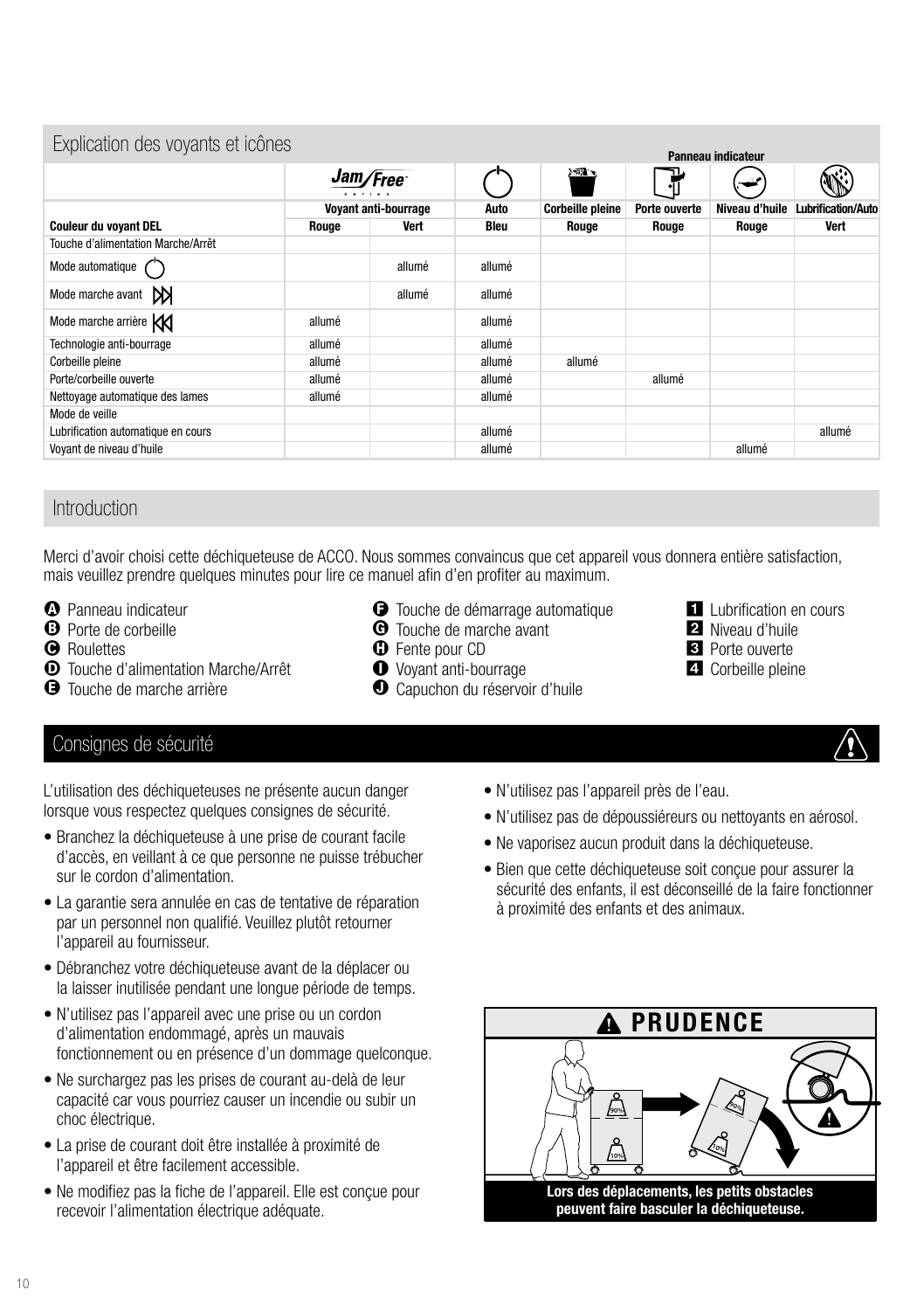

# Protection ouverte de porte

Lorsque la porte est ouverte pendant le déchiquetage, la déchiqueteuse s'arrête immédiatement par mesure de sécurité, et le voyant de porte ouverte clignote en rouge sur le panneau indicateur. Pour retourner au mode automatique, appuyez à nouveau sur la touche de démarrage automatique  $\left( \bigodot \right)$ .

# Technologie anti-bourrage Non Stop Jam Free Nous vous recommandons d'utiliser uniquement un lubrifiant

Les déchiqueteuses Swingline ne peuvent pas déchiqueter un nombre de feuilles dépassant leur capacité de coupe. Par exemple, une déchiqueteuse offrant une capacité de coupe de 22 feuilles ne vous permettra pas de déchiqueter un plus grand nombre de feuilles.

Des capteurs situés dans la zone d'insertion du papier mesurent l'épaisseur de la pile de feuilles à déchiqueter. La déchiqueteuse indique sa capacité à déchiqueter ou non les feuilles à l'aide d'un voyant lumineux vert ou rouge. Le voyant vert signifie que la pile respecte la capacité de coupe de l'appareil, qui peut alors la déchiqueter. Le voyant rouge signifie que la pile est trop épaisse et que vous devez retirer quelques feuilles avant le déchiquetage.

Comme il est impossible de déchiqueter un nombre de feuilles excédant la capacité de coupe de la déchiqueteuse, les blocages sont évités.

Vous ne perdrez plus de temps à utiliser la marche arrière pour déprendre les feuilles et nettoyer le désordre occasionné.

## Rares occasions de bourrage

Dans le cas peu probable où un bourrage se produirait, utilisez la fonction de marche arrière pour débloquer la déchiqueteuse.

Le fait d'alterner entre la marche arrière et la marche avant vous aidera à débloquer la zone d'insertion du papier.

# Configuration initiale de SelfOil™

La déchiqueteuse est concue pour lubrifier automatiquement le mécanisme de coupe de façon à assurer un niveau de performance optimal et une durabilité accrue. Avant de mettre l'appareil en marche pour la première fois, veuillez ouvrir le capuchon du réservoir d'huile sur le dessus de la déchiqueteuse  $\left( \bigodot \right)$ , puis versez-y le contenu de la bouteille de lubrifiant de 60 ml fournie. Cette quantité est suffisante pour permettre à la déchiqueteuse de démarrer pour la première fois et de fonctionner de manière continue pendant environ un heure avant de nécessiter un nouveau remplissage du réservoir. Maintenez la touche de démarrage automatique  $\left( \bigoplus \right)$ enfoncée pendant 5 secondes pour démarrer la pompe et amorcer le système. Cette procédure est requise uniquement lors de la toute première utilisation de la déchiqueteuse. Lorsque le voyant « Oil Refill » (remplissage d'huile) s'allume  $\infty$ , soulevez le capuchon du réservoir d'huile ( $\odot$ ) et remplissez le réservoir en utilisant une bouteille d'huile Swingline standard (1760049). La lubrification automatique dure environ 2 secondes. Vous pouvez entendre la pompe de distribution pendant ce temps. La lubrification automatique s'effectue après 15 minutes de déchiquetage.

# **PRUDENCE**

pour déchiqueteuse de marque Swingline pour assurer un niveau de performance optimal et un fonctionnement sécuritaire. ACCO n'assume aucune responsabilité en lien avec le niveau de performance ou le fonctionnement sécuritaire de cet appareil si vous utilisez un produit autre qu'un lubrifiant pour déchiqueteuse de marque Swingline (Code de commande 1760049).

#### MISE EN GARDE

N'utilisez pas d'huile inflammable.

#### Nous recommandons uniquement le lubrifiant Swingline numéro 1760049.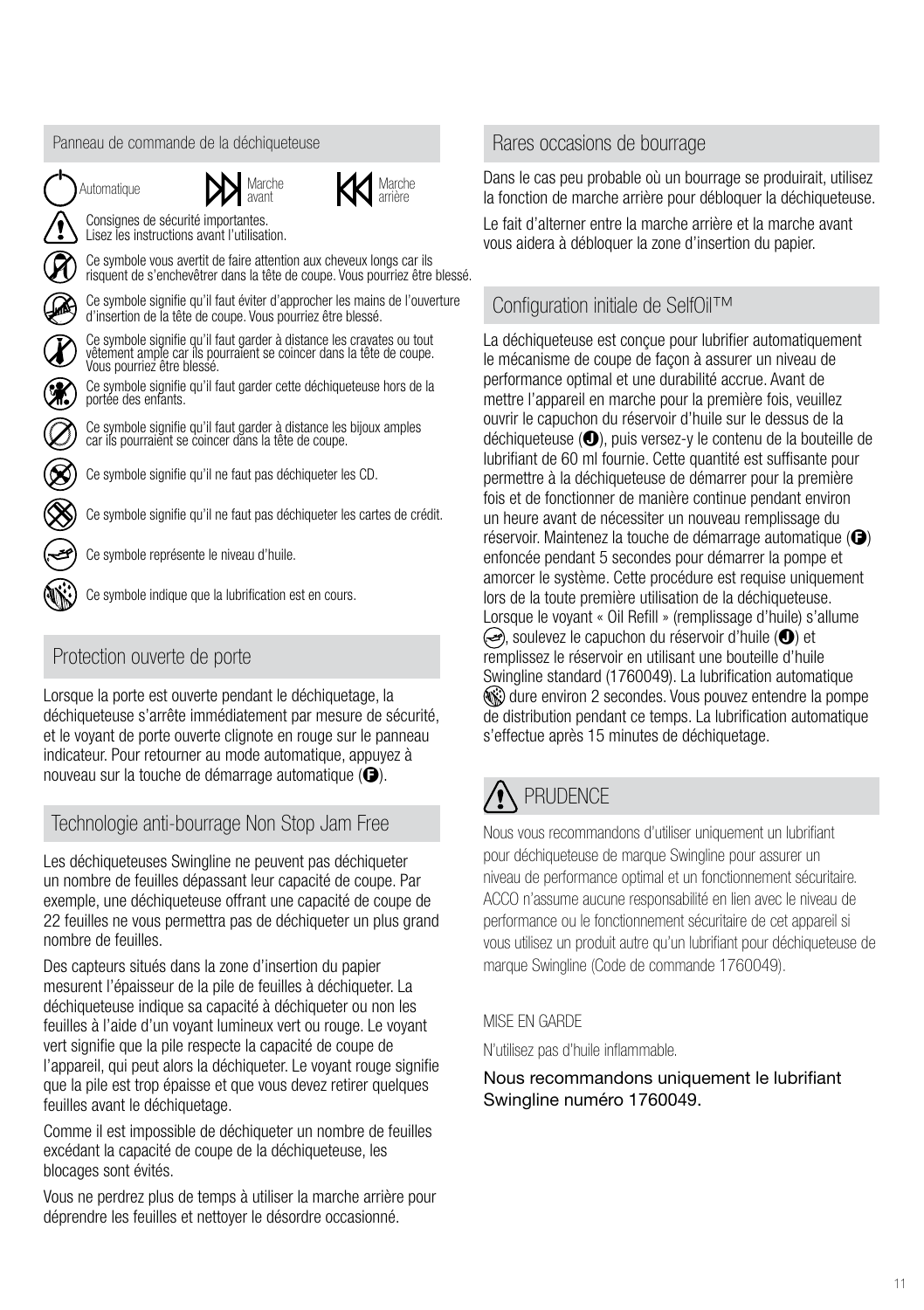#### Fonctionnement

- Uniquement pour les modèles LS32-30 et LX20-30. Après le désemballage du produit, sortez le cadre du sac de la déchiqueteuse et retirez le plateau à déchets de CD, situé sur le dessus du cadre. Rangez ce plateau sur le cadre du sac, tel qu'indiqué. Utilisez ce plateau lors du déchiquetage des CD ou cartes de crédit pour séparer les déchets du papier à recycler. Le plateau à CD des modèles haute sécurité LM12-30 et LSM09-30 peut rester dans la déchiqueteuse en permanence.
- Soulevez le capuchon du réservoir d'huile et remplissez le réservoir en utilisant la bouteille d'huile de 60 ml fournie\*. Refermez le capuchon.
- Branchez la déchiqueteuse à une prise de courant.
- Réglez la touche d'alimentation Marche/Arrêt à l'arrière de l'appareil sur la position « Marche ».
- Maintenez la touche de démarrage automatique  $\left( \bigoplus \right)$ enfoncée pendant 5 secondes pour démarrer la pompe et amorcer le système. Cette procédure est requise uniquement lors de la première utilisation de l'appareil.
- Pour commencer le déchiquetage, appuyez sur la touche de démarrage automatique. La déchiqueteuse passe alors en mode automatique.
- Insérez le papier à déchiqueter dans la zone d'insertion. La déchiqueteuse détectera le papier et démarrera automatiquement.
- Lorsque la déchiqueteuse est laissée en mode de démarrage automatique pendant plus de 5 minutes d'inactivité, elle retourne automatiquement en mode de veille pour économiser l'énergie.
- La déchiqueteuse quitte automatiquement le mode de veille lorsque vous insérez du papier dans sa fente. Vous n'avez pas à appuyer sur la touche de démarrage automatique  $(\bigodot)$ .

\* bouteille d'huile de rechange n° 1760049

### Déchiquetage des CD et cartes de crédit

• Un plateau séparé est fourni pour recueillir les déchets des CD déchiquetés. Sur les modèles LS32-30 et LX20-30, veillez à ce que ce plateau soit installé correctement sur le cadre de sac standard avant de déchiqueter des CD ou cartes de crédit. Les modèles LM12-30 et LSM09-30 sont fournis avec un bac à déchets de CD séparé, qui s'installe à l'avant du cadre de sac. Les déchets des CD et cartes de crédit doivent être séparés du papier.



- Pour déchiqueter les CD et cartes de crédit, insérez-les toujours dans la fente munie d'un dispositif de protection ( $\bigoplus$ ). Déchiquetez seulement une carte de crédit ou un CD à la fois.
- Videz le plateau ou le bac à déchets de CD après le déchiquetage de 8 cartes de crédit ou CD pour éviter que ces déchets retombent dans la corbeille à papier.

Uniquement pour les modèles LS32-30 et LX20-30. Retirez le plateau à déchets de CD et rangez-le sur le cadre du sac avant de recommencer à déchiqueter du papier.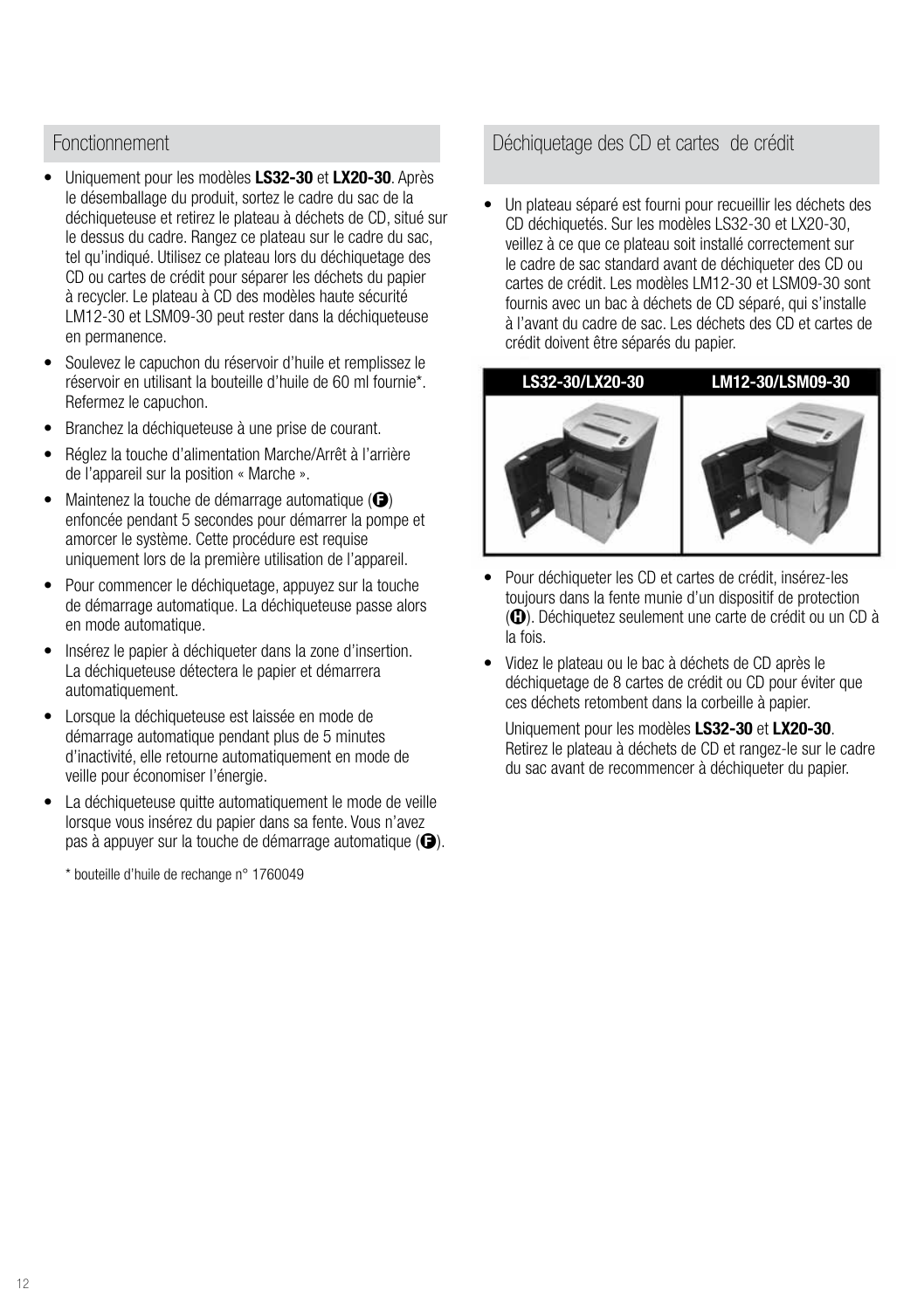#### Corbeille pleine

Lorsque la corbeille est pleine, la déchiqueteuse cesse de fonctionner et le voyant de corbeille pleine s'allume en rouge.

Vous devez alors vider la corbeille.

• Ouvrez la porte et sortez le cadre de support du sac de la déchiqueteuse en le faisant glisser. Retirez le sac du cadre avec soin.

Une fois le sac de la déchiqueteuse enlevé et remplacé, fermez la porte et appuyez sur la touche de démarrage automatique pour reprendre le déchiquetage.

Note: Modèles LX20-30, LM12-30 et LSM09-30 – Après la remise en place du sac de la déchiqueteuse et/ou la fermeture de la porte, la déchiqueteuse fonctionne en marche arrière pendant deux secondes, s'arrête pendant deux secondes puis passe en marche avant pendant deux secondes pour dégager les morceaux de papier du mécanisme de coupe. Ce système de nettoyage automatique est une fonction anti-bourrage supplémentaire de ACCO.

#### Accessoires pour déchiqueteuse

Utilisez les sacs à déchiqueteuse Swingline pour recycler le papier déchiqueté (1765021) ou les sacs à déchiqueteuse en plastique (1765015). Les instructions sur le sac en papier vous indiquent comment l'installer sur le cadre de support de sac interne. Une bouteille d'huile et un sac à déchiqueteuse sont fournis gratuitement avec votre appareil.

#### **Entretien**

Nous vous recommandons de faire vérifier ces appareils tous les 6-12 mois par un technicien d'entretien de ACCO – consultez le dos de ce livret pour obtenir les coordonnées d'un centre d'entretien local.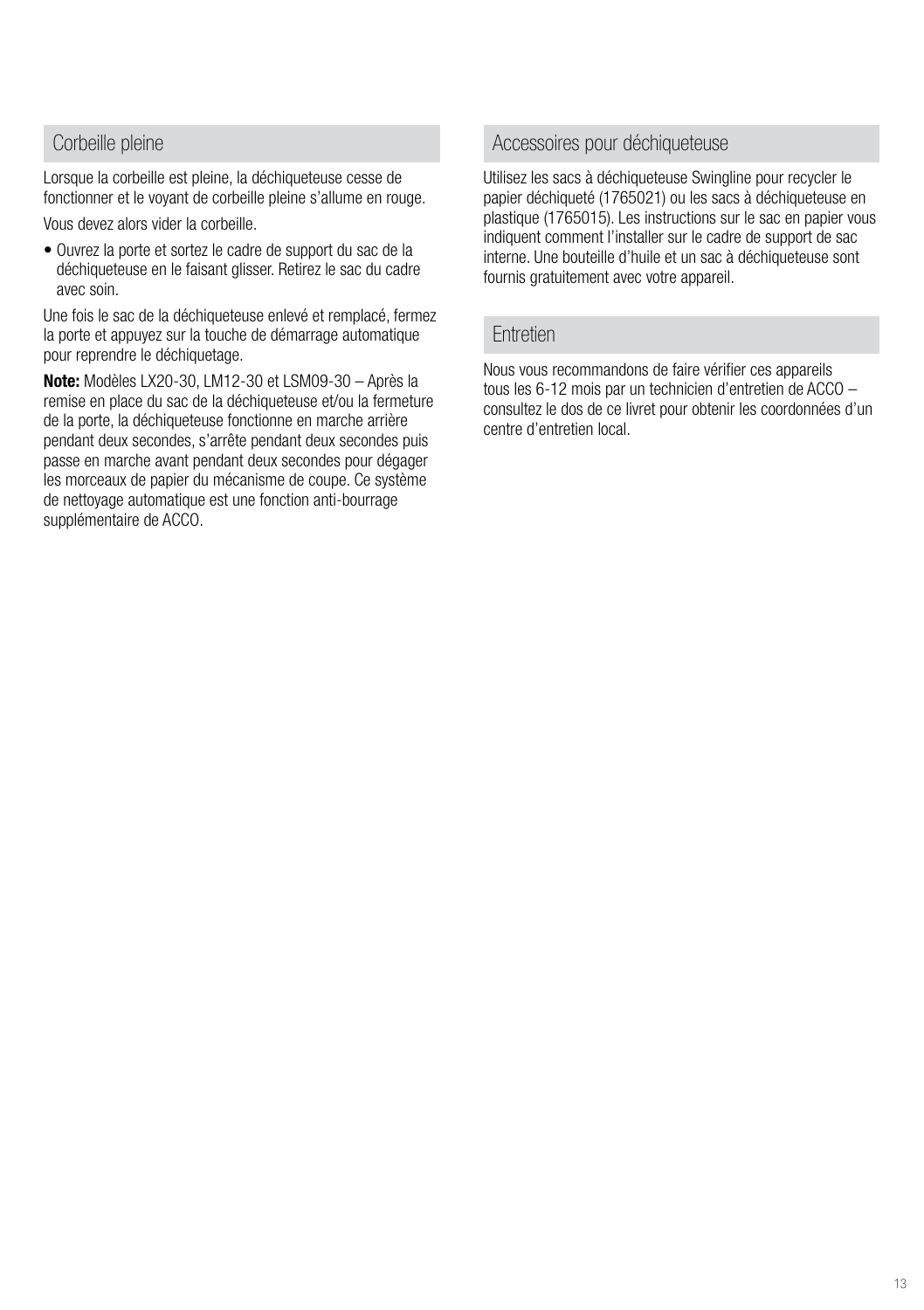# Garantie limitée :

#### GARANTIE À VIE LIMITÉE POUR LA LAME DE COUPE ET GARANTIE LIMITÉE DE DEUX ANS POUR TOUTES LES AUTRES PIÈCES

ACCO Brands, 300 Tower Parkway, Lincolnshire IL, 60069, ACCO Brands Canada Inc., 5 Precidio Court, Brampton, ON L6S-6B7, ACCO MEXICANA S.A. DE C.V Circuito de la Industria Norte No. 6 Parque Industria Lerma, Lerma Edo. de México C.P. 52000 México. (Chaque « ACCO Brands » respectif) garantit à l'acheteur initial que : (a) les lames de coupe des modèles LS32-30 et LX20-30 sont exemptes de défauts de fabrication et de main-d'œuvre dans des conditions d'utilisation et d'entretien normales, tant et aussi longtemps que l'acheteur initial possède le produit; et/ou que les lames de coupe des modèles LM12-30 et LSM09-30 sont exemptes de défauts de fabrication et de main-d'œuvre dans des conditions d'utilisation et d'entretien normales pour une période d'un (1) an à partir de la date d'achat. (b) toutes les autres parties des modèles LS32-30, LX20-30, LM12-30 et LSM09-30 sont exemptes de défauts de fabrication et de main-d'œuvre dans des conditions d'utilisation et d'entretien normales pour une période de deux (2) ans.

L'obligation d'ACCO Brands envers cette garantie est limitée au remplacement ou à la réparation, au choix d'ACCO Brands, dans le cas où n'importe quelle pièce garantie serait trouvée défectueuse par ACCO Brands, et ce, sans frais de matériel ou de main-d'œuvre. ACCO Brands se réserve le droit de remplacer le produit défectueux par un autre produit identique ou par un équivalent qui peut contenir des pièces réusinées ou remises à neuf. La garantie sera nulle et non avenue dans les circonstances suivantes :

(i) si le produit a été utilisé abusivement,

(ii) si le produit a été endommagé par négligence ou accidentellement ou, (iii) si le produit a été modifié par une personne autre qu'un employé ou un agent autorisé d'ACCO Brands.

Pour prestation de la garantie, veuillez composer :

1-800-541-0094 aux É.-U.

1-800-263-1063 au Canada

1-800-758-6825 au Mexique

Ou allez sur le site www.swingline.com.

DANS LA MESURE AUTORISÉE PAR LA LOI APPLICABLE, LA PRÉSENTE GARANTIE REMPLACE TOUTES LES AUTRES GARANTIES EXPRESSES. TOUTES REPRÉSENTATIONS OU PROMESSES CONTRADICTOIRES AVEC, OU AJOUTÉES À CETTE GARANTIE NE SONT PAS AUTORISÉES ET NE SONT PAS RELIÉES À ACCO BRANDS. DANS LA MESURE AUTORISÉE PAR LES LOIS APPLICABLES, LA DURÉE DE TOUTE GARANTIE IMPLICITE (SI APPLICABLE) SE LIMITE À LA DURÉE DE LA PRÉSENTE GARANTIE. CERTAINS ÉTATS ET CERTAINES JURIDICTIONS N'AUTORISENT PAS LES LIMITATIONS PORTANT SUR LA DURÉE D'UNE GARANTIE IMPLICITE, DE SORTE QUE LES LIMITATIONS CI-DESSUS PEUVENT NE PAS VOUS ÊTRE APPLICABLES. DANS LA MESURE AUTORISÉE PAR LA LOI APPLICABLE, ACCO BRANDS NE SAURAIT, EN AUCUN CAS, ÊTRE TENU RESPONSAB-LE DE TOUS DOMMAGES SPÉCIAUX, ACCESSOIRES, PUNITIFS, EXEMPLAIRES, CONSÉCUTIFS OU SIMILAIRES, QU'ILS SOIENT PRÉVISIBLES OU NON. CERTAINS ÉTATS ET CERTAINES JURIDICTIONS NE PERMETTENT PAS L'EXCLUSION OU LA LIMITATION DES DOMMAGES SPÉCIAUX, AC-CESSOIRES, PUNITIFS, EXEMPLAIRES, CONSÉCUTIFS OU SIMILAIRES DE SORTE QUE LES EXCLUSIONS OU LIMITATIONS CI-DESSUS PEUVENT NE PAS VOUS ÊTRE APPLICABLES.

POUR LES CONSOMMATEURS BÉNÉFICIANT DE LOIS OU DE RÉGLEMENTATIONS EN MATIÈRE DE PROTECTION DES CONSOMMATEURS DANS LEUR JURIDICTION D'ACHAT, OU, SI ELLE EST DIFFÉRENTE, DANS LEUR JURIDICTION DE RÉSIDENCE, LES AVANTAGES CONFÉRÉS PAR CETTE GARANTIE S'AJOUTENT À TOUS LES DROITS ET RECOURS FOURNIS PAR LESDITES LOIS ET RÉGLEMENTATIONS EN MATIÈRE DE PROTECTION DES CONSOMMATEURS.

Dans la mesure autorisée par la loi applicable, cette garantie n'est pas transférable et devient automatiquement nulle si l'acheteur original du produit vend ou aliène de quelque autre manière le produit.

Cette garantie vous donne des droits légaux spécifiques auxquels peuvent s'ajouter d'autres droits variant selon les juridictions. De plus, certaines juridictions n'autorisent pas (i) l'exclusion de certaines garanties, (ii), les limitations portant sur la durée d'une garantie implicite et / ou l'exclusion ou la limitation de certains coûts et / ou dommages, de sorte que les limitations ci-dessus peuvent ne pas vous être applicables.

#### IMPORTANT Pour confirmer votre garantie rapidement et facilement, enregistrez votre<br>IMPORTANT nouvelle déchiqueteuse sur le site www.swingline.com nouvelle déchiqueteuse sur le site www.swingline.com

Notez ces informations pour référence ultérieure.

Acheté chez

Modèle

N° d'assemblage N° de série

Veuillez indiquer le modèle et le numéro de série pour obtenir un service rapide et efficace lorsque vous appelez ou écrivez pour des informations.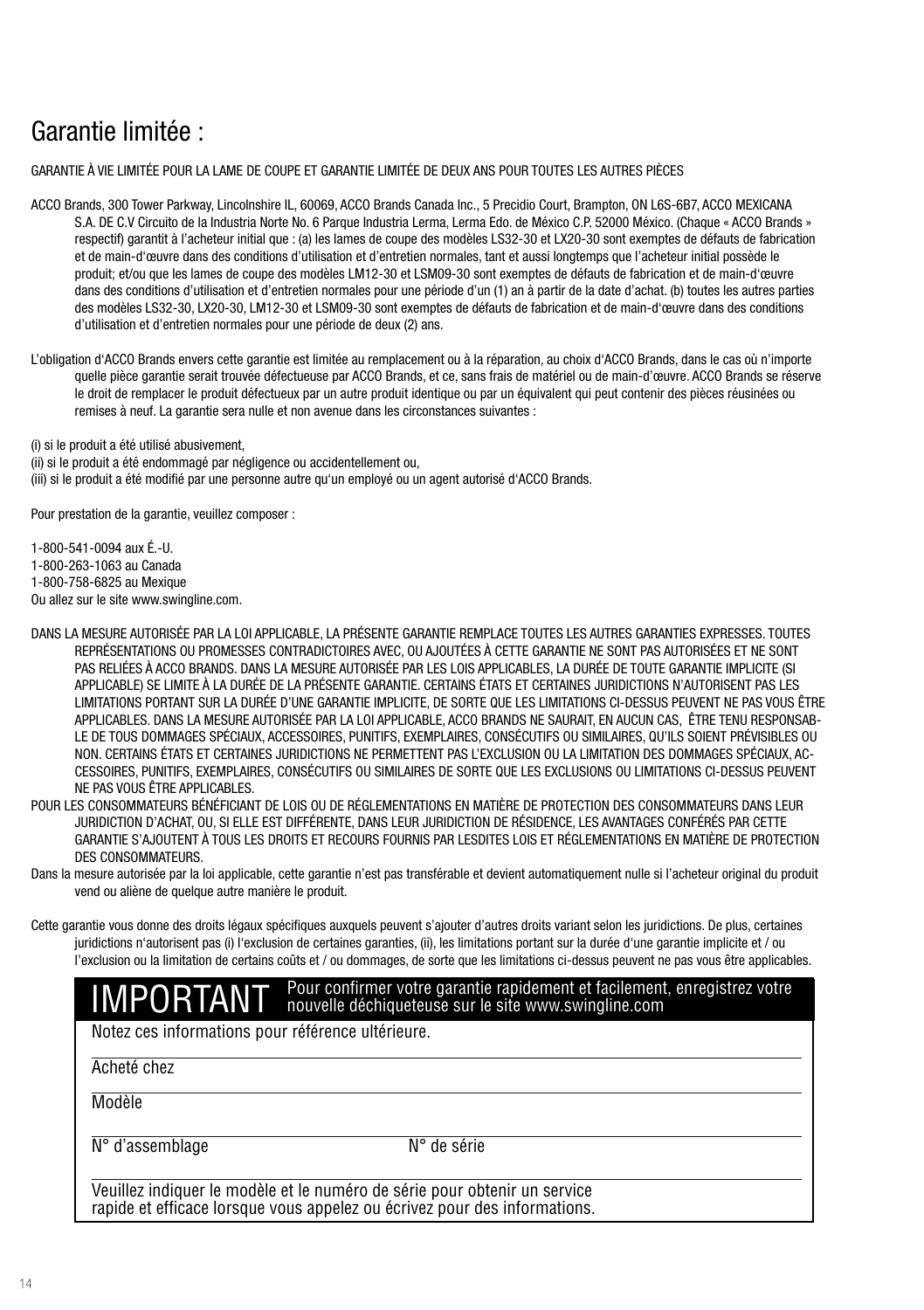



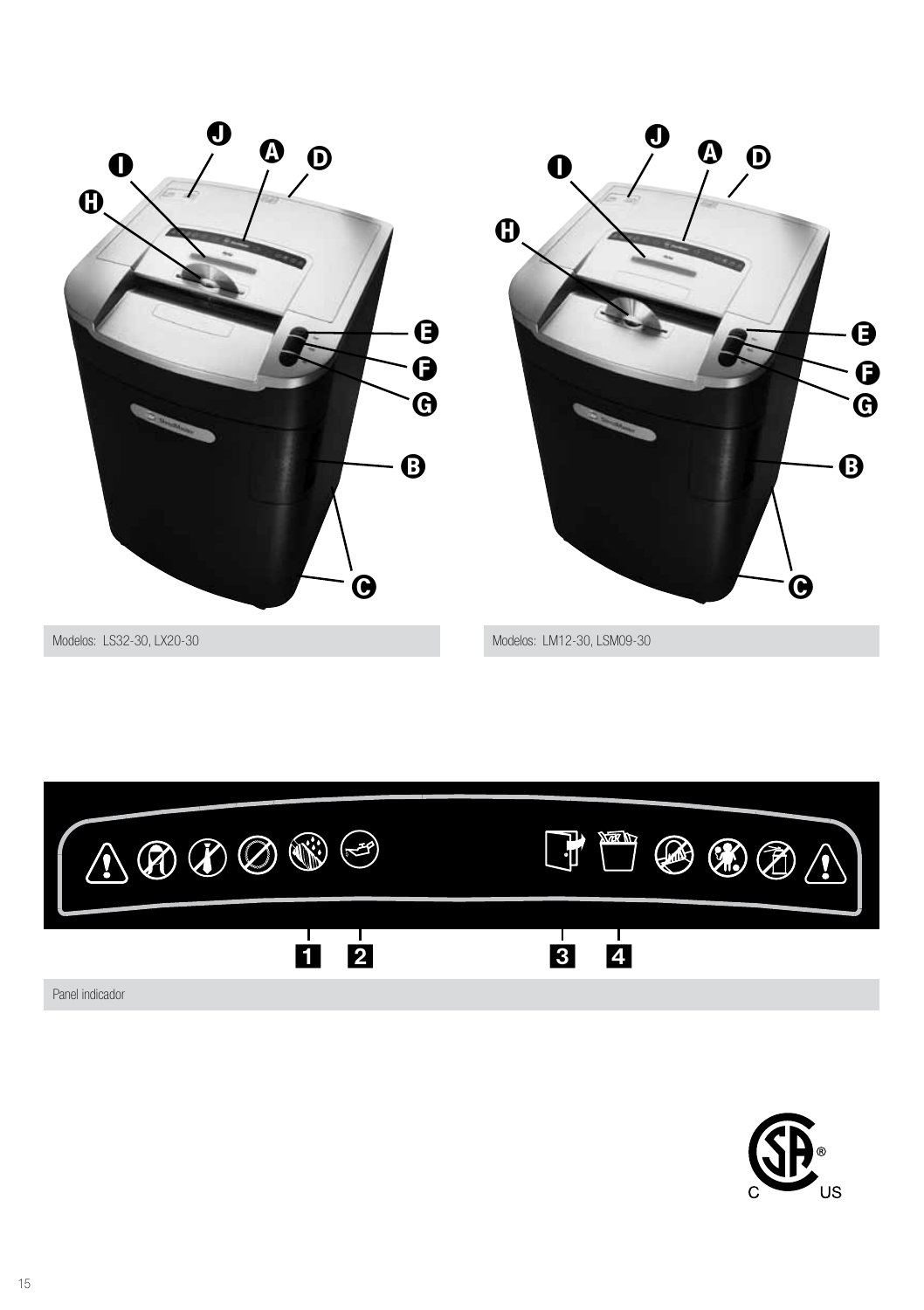| Explicación de luces e iconos        |                               |           |           |                |                | <b>Panel indicador</b> |                                  |
|--------------------------------------|-------------------------------|-----------|-----------|----------------|----------------|------------------------|----------------------------------|
|                                      | Jam/Free                      |           |           | <u>\ অং ১</u>  | ┪              |                        |                                  |
|                                      | <b>Indicador anti-atascos</b> |           | Auto      | Papelera Ilena | Puerta abierta |                        | Nivel de aceite Lubricación/Auto |
| <b>Color del LED</b>                 | Rojo                          | Verde     | Azul      | <b>Rojo</b>    | Rojo           | Rojo                   | Verde                            |
| Interruptor de encendido/apagado     |                               |           |           |                |                |                        |                                  |
| Modo automático                      |                               | iluminado | iluminado |                |                |                        |                                  |
| Modo de marcha directa $\mathcal{D}$ |                               | iluminado | iluminado |                |                |                        |                                  |
| Modo de marcha inversa K             | iluminado                     |           | iluminado |                |                |                        |                                  |
| Tecnología anti-atascos              | iluminado                     |           | iluminado |                |                |                        |                                  |
| Papelera Ilena                       | iluminado                     |           | iluminado | iluminado      |                |                        |                                  |
| Papelera/Puerta abierta              | iluminado                     |           | iluminado |                | iluminado      |                        |                                  |
| Limpieza automática de cuchillas     | iluminado                     |           | iluminado |                |                |                        |                                  |
| Modo de reposo                       |                               |           |           |                |                |                        |                                  |
| Lubricación automática en Operación  |                               |           | iluminado |                |                |                        | iluminado                        |
| Indicador de nivel de aceite         |                               |           | iluminado |                |                | iluminado              |                                  |

# Introducción

Gracias por elegir esta trituradora de ACCO. Estamos seguros de que le será de gran utilidad, pero tómese un tiempo para leer estas instrucciones para asegurarse de aprovechar al máximo su nueva máquina.

- **A** Panel indicador
- **B** Puerta para la papelera
- **O** Ruedas
- D Interruptor de encendido/apagado
- **B** Botón de marcha inversa
- **B** Botón Auto
- G Botón de marcha directa
- $\bullet$  Ranura para CD
- **O** Indicador anti-atascos
- $\bullet$  Tapa del depósito de aceite
- **1** Lubricación en Operación
	- 2 Nivel de aceite
	- 3 Puerta abierta
	- 4 Papelera llena

## La seguridad, primero

Las trituradoras son máquinas seguras siempre y cuando las use tomando algunas medidas de precaución.

- Asegúrese de que la máquina esté enchufada a un tomacorriente de fácil acceso y de que el cable no se encuentre en un lugar en que pueda ser causa de tropiezos.
- Cualquier intento por parte de personal no calificado de efectuar una reparación a esta unidad invalidará la garantía. Devuélvala al proveedor.
- Desenchufe la trituradora antes de moverla o cuando no se use durante un período prolongado de tiempo.
- No opere el producto si el cable de alimentación eléctrica o el enchufe están dañados, si se produce una falla o si la máquina ha sufrido daños de algún tipo.
- No sobrecargue los tomacorrientes porque puede ocasionar un incendio o una descarga eléctrica.
- El tomacorriente debe estar instalado cerca del equipo y ser fácilmente accesible.
- No altere el enchufe. El enchufe está configurado para el suministro eléctrico apropiado.
- No use el producto cerca del agua.
- No use limpiadores ni removedores de polvo en aerosol.
- No pulverice ningún producto en la trituradora.
- Si bien esta trituradora ha sido designada como un producto seguro para los niños, no se recomienda su operación cerca de niños o mascotas.



16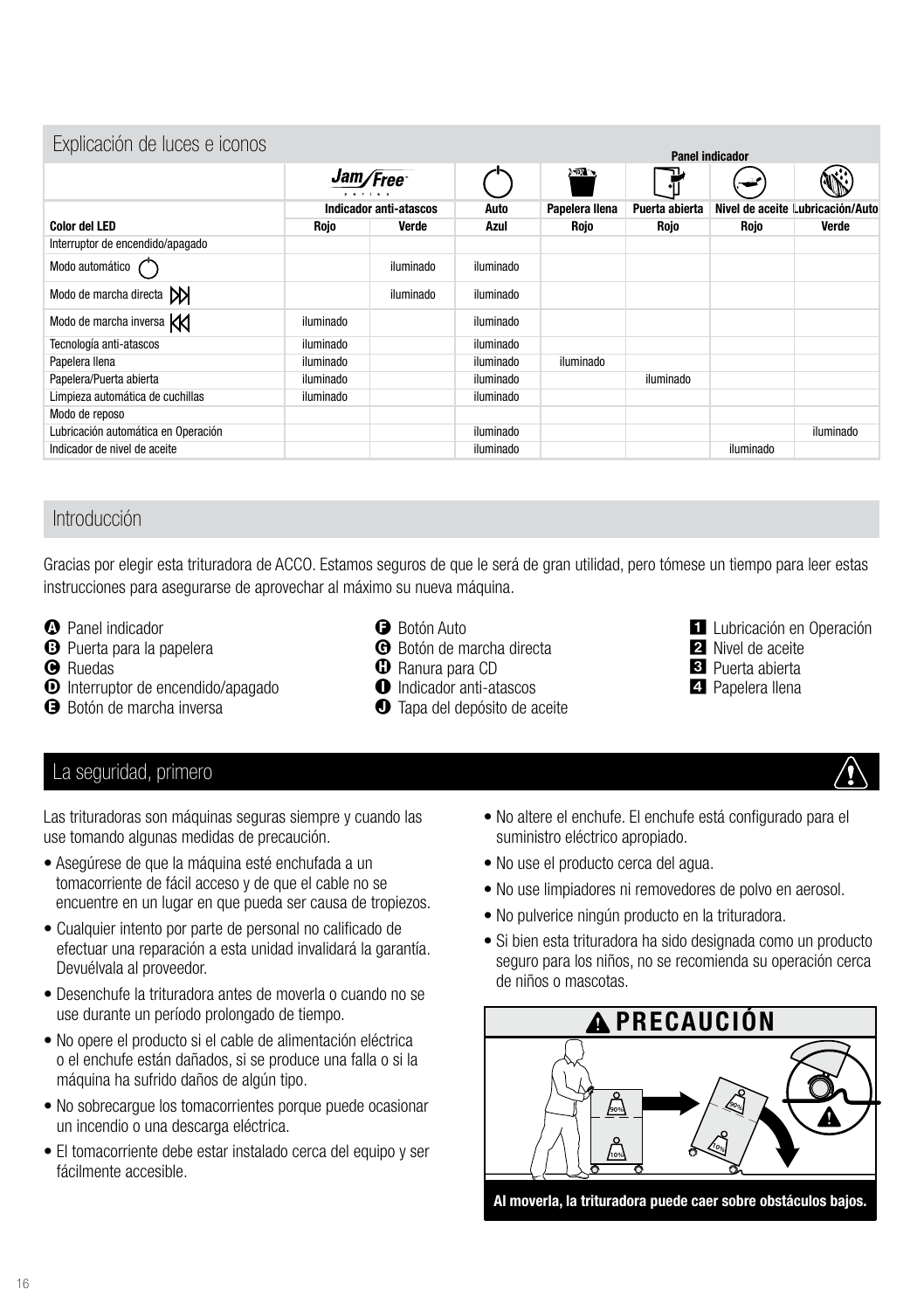

# Protección abierta de la puerta

Si la puerta está abierta durante la trituración, como medida de seguridad la máquina se detendrá de inmediato y destellará una luz roja en el panel indicador con el símbolo que indica que la puerta está abierta. Para regresar al modo automático simplemente presione el botón auto nuevamente  $(\bigodot)$ .

# Tecnología anti-atascos Non Stop Jam Free

Las trituradoras Swingline únicamente triturarán pilas de papel que se encuentren dentro de la capacidad de hojas de la máquina. Por ejemplo, una trituradora con capacidad para 22 hojas no permitirá la trituración de más de esa cantidad de hojas.

Los sensores en el área de alimentación de papel miden el grosor del papel a triturar. La trituradora informará si puede o no triturar mediante una luz roja o verde. La luz verde indica que la pila de papel se encuentra dentro de la capacidad de hojas de la trituradora y que ésta está lista para operar. La luz roja indica que ha colocado demasiado papel; quite algunas hojas para poder triturar.

Al no poder triturarse más hojas de papel que las que la máquina está capacitada para triturar, se evitan los atascos de papel.

Esto evita pérdidas de tiempo al revertir el papel y desbloquear atascos, ¡sin mencionar el desorden que puede generar!

## Casos excepcionales de atascos

En el improbable caso en que la trituradora se atasque, utilice la función de marcha inversa para desbloquearla.

Alternar entre la función de marcha directa y marcha inversa ayudará a desbloquear el área de alimentación.

# Configuración inicial de SelfOil™

Esta trituradora está diseñada para lubricar automáticamente el mecanismo de corte cuando sea necesario a fin de asegurar que el producto siga operando a su máximo rendimiento y así extender la vida útil del producto. Antes de encender la máquina por primera vez, abra la tapa del depósito de aceite en el cabezal de la trituradora  $\odot$ ) y vierta la botella de aceite de 60ml que se proporciona como estándar. Esto es suficiente para permitir que la trituradora arranque por primera vez y opere de forma continua durante aproximadamente un hora de trituración antes de que deba recargarse el depósito. Presione y mantenga presionado el botón Auto  $\Theta$ ) durante 5 segundos para comenzar a bombear y cebar el sistema. Esta operación sólo debe realizarse la primera vez que se utiliza la trituradora. Cuando se ilumina el indicador 'Recarga de aceite" (e), levante la tapa del depósito  $\Theta$ ) y recárguelo utilizando una botella de aceite Swingline estándar (1760049). La operación de lubricación automática  $\mathbb{Q}$  dura aproximadamente 2 segundos y durante ese tiempo, escuchará la bomba de distribución funcionando. La lubricación automática funciona 15 minutos después de la trituración.

# PRECAUCIÓN

Recomendamos que utilice únicamente el lubricante para trituradoras de Swingline para mantener el rendimiento óptimo y la seguridad de la máquina. ACCO no se responsabiliza por el rendimiento o la seguridad del producto si se utilizan lubricantes para trituradoras que no sean de marca Swingline (Código de orden 1760049).

#### ADVERTENCIA

No utilice aceite inflamable.

#### Se recomienda únicamente el número de parte 1760049 de Swingline.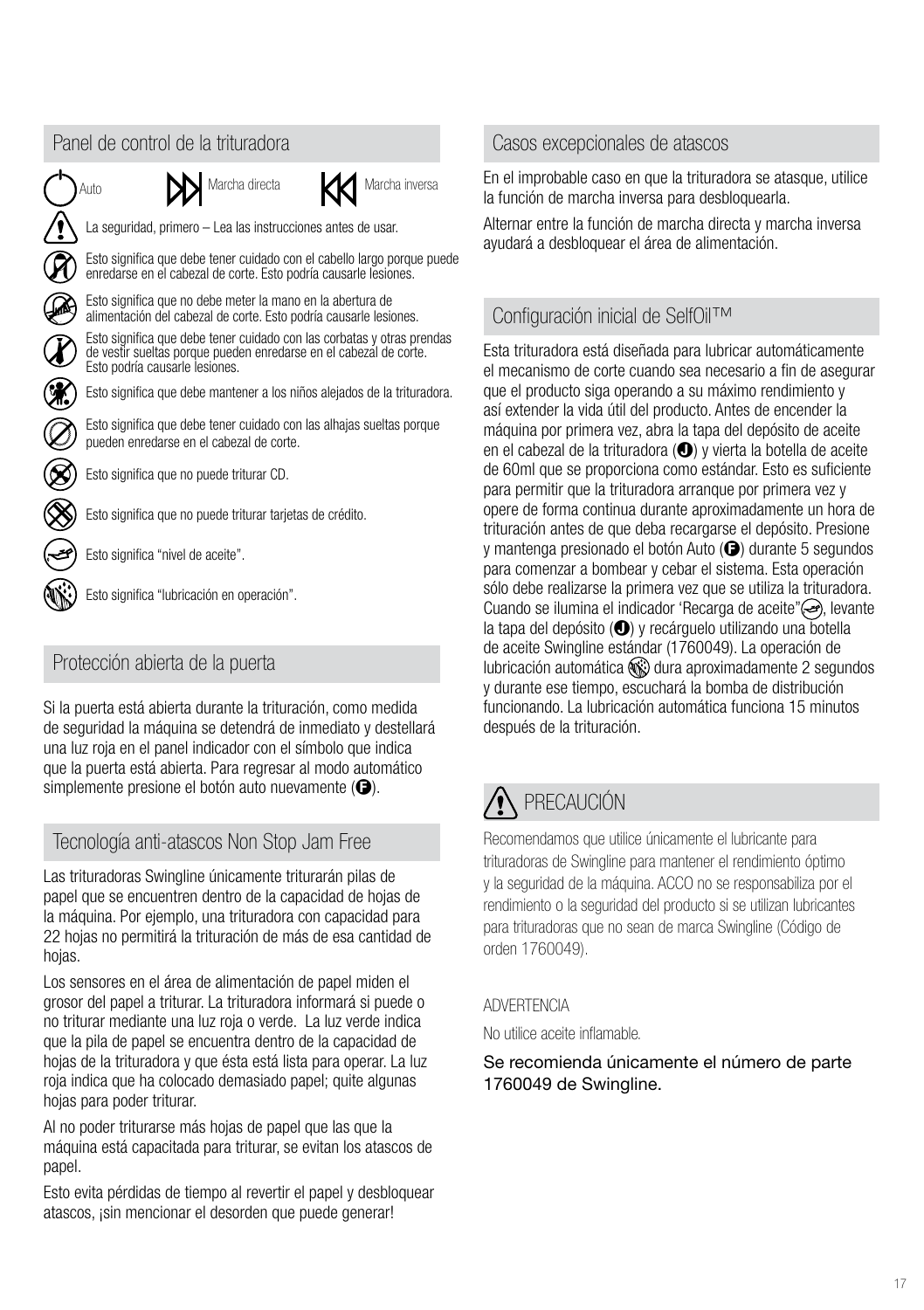#### Operación

LS32-30 y LX20-30 únicamente. Después de desembalar el producto, saque el marco de la bolsa de la trituradora y quite la bandeja para fragmentos de CD, que se encuentra en la parte superior del marco. Guarde esta bandeja sobre el marco de la bolsa como se muestra y úsela cuando triture CD o tarjetas de crédito para separar la basura para reciclaje.

En los modelos LM12-30 y LSM09-30 de alta seguridad, la bandeja para CD puede dejarse permanentemente colocada en la trituradora

- Levante la tapa del depósito de aceite y cárguelo con la botella de aceite de 60ml proporcionada\*. Cierre la tapa.
- Conecte la trituradora al suministro eléctrico.
- Verifique que el interruptor de encendido/apagado en la parte trasera de la máquina se encuentre en la posición 'ON' (encendido).
- Presione y mantenga presionado el botón Auto  $\Theta$  durante 5 segundos para comenzar a bombear y cebar el sistema. Esta operación sólo debe realizarse cuando el producto se utiliza por primera vez.
- Para empezar a triturar, presione el botón de alimentación automática. Esto programa la trituradora en modo automático.
- Inserte el papel a triturar en el área de alimentación. La trituradora detectará el papel y comenzará automáticamente.
- Si la trituradora permanece en modo automático durante más de 2 minutos sin ser utilizada, pasará automáticamente al modo de espera para ahorrar energía.
- La trituradora saldrá del modo de reposo automáticamente cuando se inserte el papel en la boca de alimentación. No necesita presionar nuevamente el botón Auto  $\left( \bigodot \right)$ .
	- \* botella de aceite de repuesto No. 1760049

#### Trituración de CD y tarjetas de crédito

• Se proporciona una bandeja para CD separada para juntar los fragmentos triturados de los CD. En los modelos LS32-30 y LX20-30, asegúrese de que estécorrectamente montada sobre el marco de la bolsa de la trituradora antes de triturar CD o tarjetas de crédito. Los modelos LM12-30 y LSM09-30 cuentan con una papelera separada para CD, que entra en la parte frontal del marco de la bolsa. Los fragmentos de CD y tarjetas de crédito deben desecharse separados del papel.



- Siempre triture los CD y las tarjetas de crédito a través de la ranura de seguridad  $\left(\bigcirc$ ). Triture sólo 1 tarieta de crédito o 1 CD por vez.
- Vacíe la bandeja o papelera para CD luego de haber triturado 8 tarjetas de crédito o CD para evitar que los fragmentos se desborden y caigan en la papelera.

LS32-30 y LX20-30 únicamente. Quite la bandeja para CD antes de comenzar a triturar papel nuevamente y almacénela en el marco de la bolsa.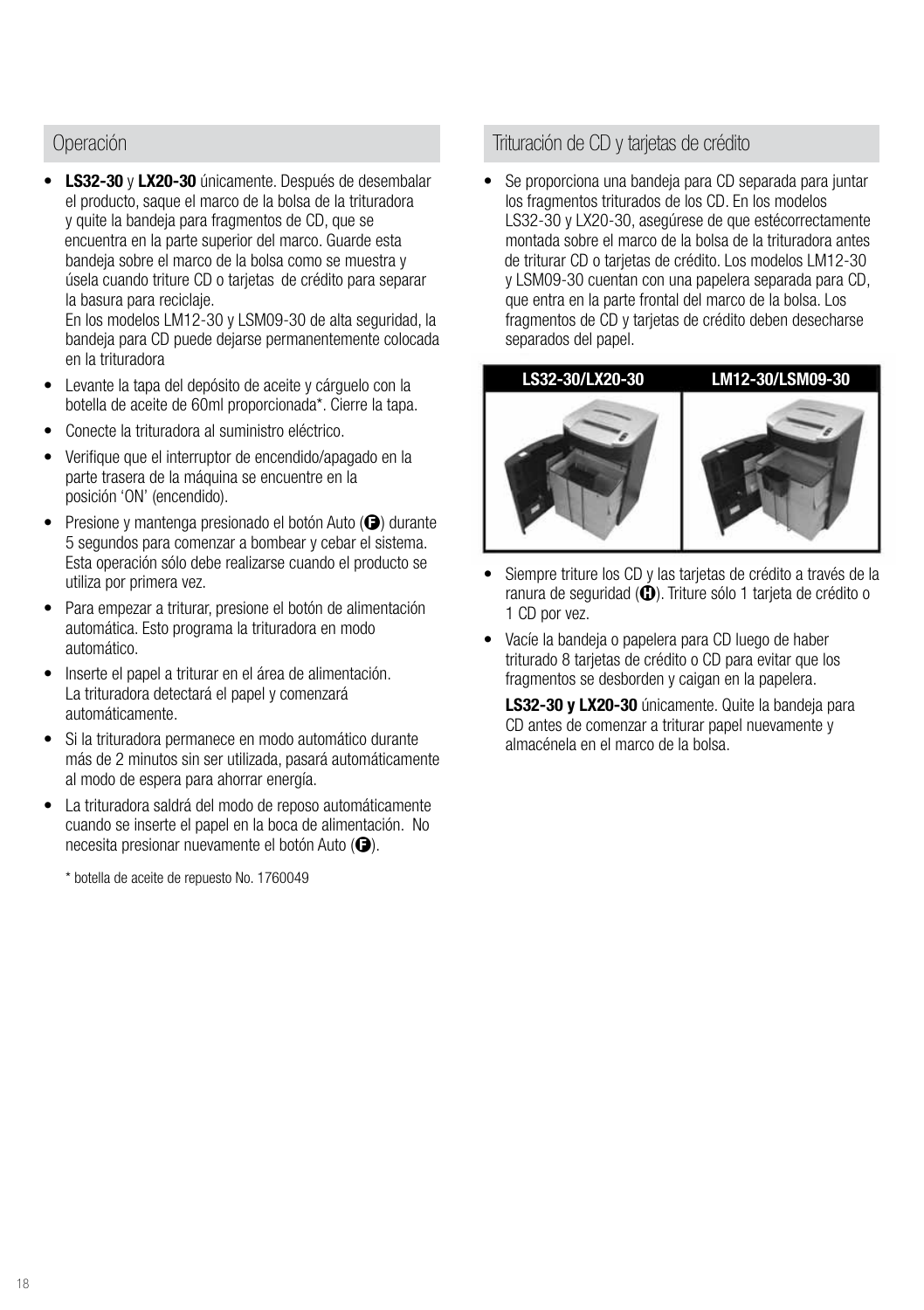#### Papelera llena

Cuando la papelera esté llena, la trituradora no funcionará y se iluminará la luz de "papelera llena".

Cuando esto suceda, debe vaciar la papelera.

• Abra la puerta y deslice el marco de apoyo de la bolsa de la trituradora hacia afuera. Quite con cuidado la bolsa de la trituradora del marco.

Una vez que la bolsa de la trituradora se haya desechado y reemplazado, cierre la puerta y presione el botón Auto para continuar con la trituración.

Note: Modelos LX20-30, LM12-30, LSM09-30 – Una vez reinsertada la bolsa o cuando la puerta del gabinete esté cerrada, la trituradora operará durante dos segundos en modo de marcha inversa, se detendrá durante dos segundos y luego operará en marcha directa durante dos segundos para liberar cualquier remanente de papel del mecanismo de corte. Este mecanismo de autolimpieza es otra tecnología de prevención de atascos de ACCO.

#### Accesorios de la trituradora

Utilice bolsas para trituradoras de Swingline para reciclar el papel triturado (1765021) o bolsas plásticas (1765015). La bolsa para la trituradora de papel cuenta con instrucciones para colocarla en el marco interno de apoyo de la bolsa. Con la trituradora se incluyen una botella de aceite y una bolsa.

#### Servicio

Recomendamos que se realice el servicio de estas máquinas cada 6-12 meses por parte de un ingeniero de servicio de ACCO. Vea el reverso de este folleto para obtener la información de contacto de su centro de servicio local.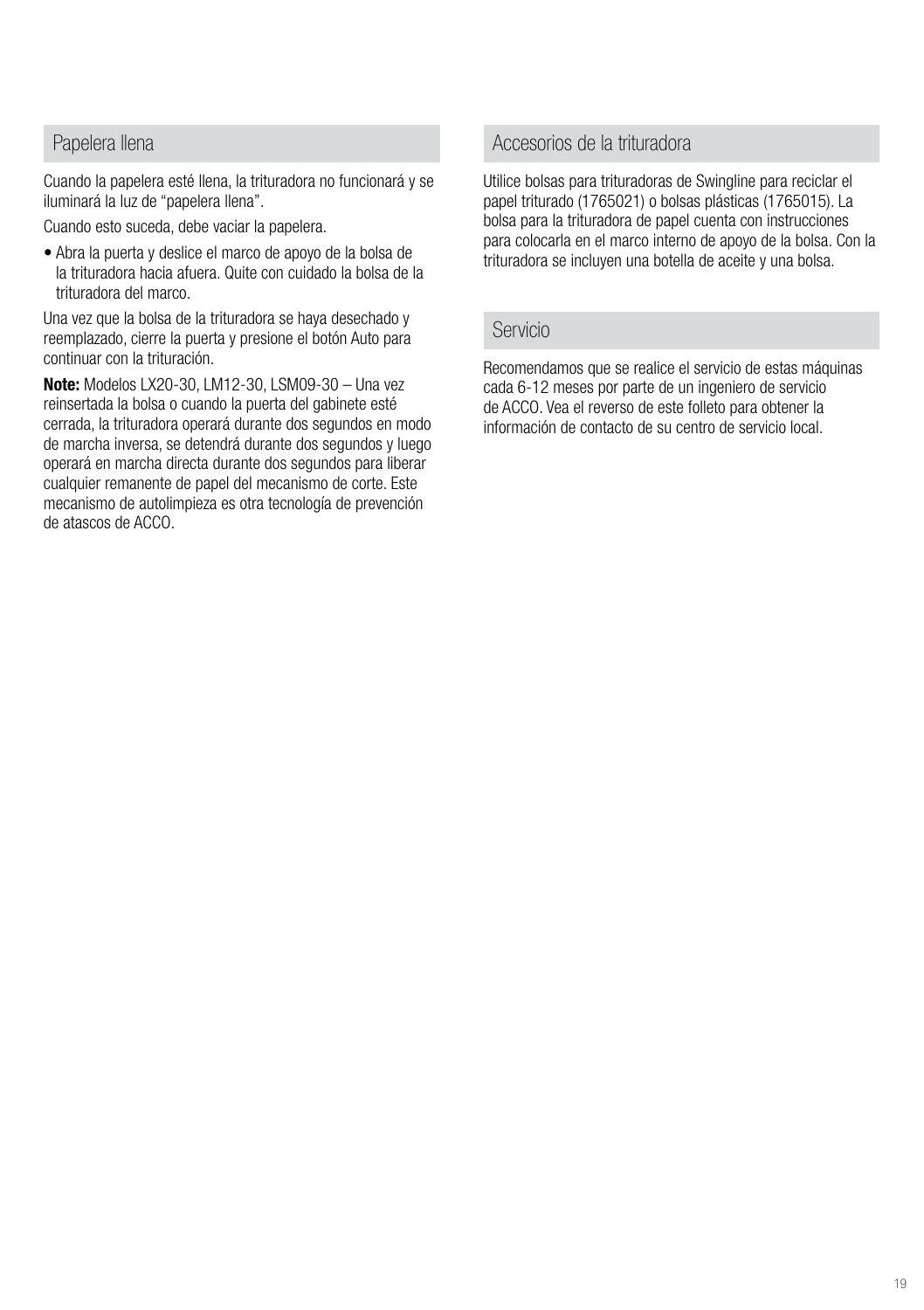# Garantía limitada:

GARANTÍA LIMITADA DE POR VIDA DE LA CUCHILLA Y POR DOS AÑOS DE TODAS LAS DEMÁS PIEZAS

ACCO Brands, 300 Tower Parkway, Lincolnshire IL, 60069, ACCO Brands Canada Inc., 5 Precidio Court, Brampton, ON L6S-6B7, ACCO MEXICANA S.A. DE C.V Circuito de la Industria Norte No. 6 Parque Industria Lerma, Lerma Edo. de México C.P. 52000 México. (cada una, respectivamente, "ACCO Brands") garantizan al comprador original de este producto que: (a) las cuchillas de los modelos LS32-30 y LX20-30 están libres de defectos de mano de obra y material en condiciones de uso y servicio normales durante todo el tiempo que posea este producto; o que las cuchillas en los modelos LM12-30 y LSM09-30 están libres de defectos de mano de obra y material en condiciones de uso y servicio normales por un período de un (1) año a partir de la fecha de compra. (b) todas las demás partes de los modelos LS32-30, LX20-30, LM12-30 y LSM09-30 están libres de defectos de mano de obra y material en condiciones de uso y servicio normales por un período de dos (2) años.

La obligación de ACCO Brands en virtud de esta garantía se limita al reemplazo o la reparación, a la sola opción de ACCO Brands, de cualquier pieza garantizada que ACCO Brands determine que está defectuosa, sin cargo por material o mano de obra. Cualquier reemplazo puede ser, a la sola opción de ACCO Brands, por el mismo producto o un producto sustancialmente similar que puede contener piezas reconstruidas o reacondicionadas. Esta garantía no será válida en cualquiera de las siguientes circunstancias:

(i) si el producto se usó incorrectamente

(ii) si el producto se dañó por negligencia o accidente

(iii) si el producto fue alterado por cualquier persona que no pertenezca a ACCO Brands o sus agentes autorizados.

Para reclamar la garantía por favor llame al:

1-800-541-0094 en los Estados Unidos de América

1-800-263-1063 en Canadá

1-800-758-6825 en México

O visite www.swingline.com.

CONFORME LO PERMITAN LAS LEYES APLICABLES, ESTA GARANTÍA REEMPLAZA CUALQUIER OTRA GARANTÍA VERBAL O ESCRITA. NO ESTÁ AUTORIZ-ADA NINGUNA REPRESENTACIÓN O PROMESA ADICIONAL QUE NO SEA CONSISTENTE CON ESTA GARANTÍA Y NO REPRESENTARÁ OBLIGACIÓN LEGAL ALGUNA PARA ACCO BRANDS. HASTA DONDE LO PERMITEN LAS LEYES APLICABLES, LA DURACIÓN DE CUALQUIER GARANTÍA IMPLÍCITA (SI CORRESPONDIERA) ESTÁ LIMITADA A LA DURACIÓN DE ESTA GARANTÍA. ALGUNOS ESTADOS Y JURISDICCIONES NO PERMITEN LIMITACIONES EN RELACIÓN AL TIEMPO DE DURACIÓN DE UNA GARANTÍA IMPLÍCITA, POR LO TANTO, LA LIMITACIÓN ANTERIOR PUEDE NO SER APLICABLE EN SU CASO. HASTA DONDE LAS LEYES APLICABLES LO PERMITAN, EN NINGÚN CASO ACCO BRANDS ASUME RESPONSABILI-DAD LEGAL POR DAÑOS ESPECIALES, INCIDENTALES, PUNITIVOS, EJEMPLARES, CONSECUENTES O SIMILARES YA SEAN PREDECIBLES O NO. ALGUNOS ESTADOS Y JURISDICCIONES NO PERMITEN LA EXCLUSIÓN O LIMITACIÓN DE LOS DAÑOS Y PERJUICIOS ESPECIALES, INCIDEN-TALES, PUNITIVOS, EJEMPLARES, CONSECUENTES O SIMILARES, DE MODO QUE LA EXCLUSIÓN O LIMITACIÓN PRECEDENTE PUEDE NO SER APLICABLE A SU CASO.

PARA LOS CONSUMIDORES QUE CUENTAN CON EL BENEFICIO DE LEYES O REGULACIONES DE PROTECCIÓN AL CONSUMIDOR EN LA JURISDICCIÓN DONDE SE EFECTUÓ LA COMPRA O SI LAS LEYES SON DIFERENTES Y APLICAN A LA JURISDICCIÓN DE RESIDENCIA, LOS BENEFICIOS OTORGADOS POR ESTA GARANTÍA SON ADICIONALES A TODOS LOS DEMÁS DERECHOS Y COMPENSACIONES QUE MARCAN TALES LEYES Y REGULACIONES DE PROTECCIÓN AL CONSUMIDOR.

Conforme a lo permitido por ley, esta garantía no es transferible y termina automáticamente si el comprador original del producto vende o se deshace de dicho producto de cualquier otra manera.

Esta garantía le otorga derechos legales específicos. Pueden existir otros derechos, que varían según la jurisdicción. Además, ciertas jurisdicciones no permiten (i) la exclusión de ciertas garantías, (ii) las limitaciones de la duración de las garantías implícitas y/o (iii) la exclusión o limitación de ciertos tipos de costos y/o daños y perjuicios de modo que las limitaciones precedentes pueden no ser aplicables.

# IMPORTANTE Para confirmar fácil y rápidamente su garantía, registre su nueva<br>IMPORTANTE trituradora en www.swingline.com.

Complete esta información para el registro de su máquina.

Comprada en

Modelo

N.º de armado: N.º de serie:

Indique su modelo y número de serie para poder obtener atención precisa e inmediata al llamar o escribir para recibir información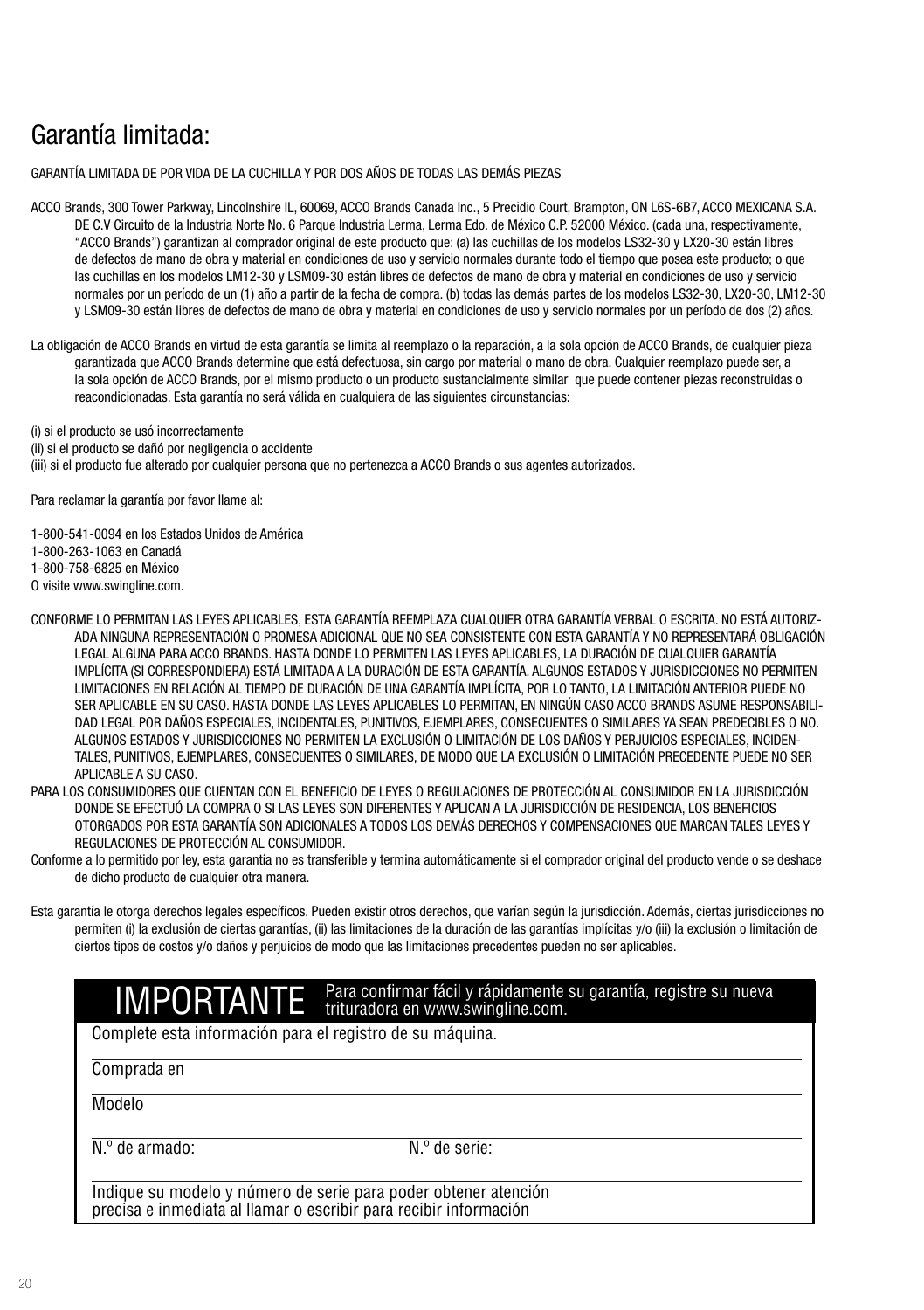If none of the above mentioned methods helped to solve the problem: Contact Service Team:

UNITED STATES ACCO Brands USA 300 Quartet Avenue, Booneville, MS 38829 Phone: 800-541-0094 Website: www.GBC.com

Si aucune des solutions proposées ci-dessus n'a permis de régler le problème : Contactez notre équipe d'entretien et de réparation :

CANADA ACCO Canada 5 Precidio Court Brampton, ON L6S 6B7 Canada Phone: 800-268-3447 Website: www.GBCcanada.com

Si ninguno de los métodos mencionados anteriormente ayudaron a solucionar el problema: Comuníquese con el equipo de servicio:

**MEXICO** ACCO Mexicana, S.A. de C.V. Av. Circuito Industrial Norte #6 Parque Industrial Lerma 52000, Lerma Edo. De México Phone: 01 (55) 1500 5700 / 5778 Website: www.GBC.com.mx